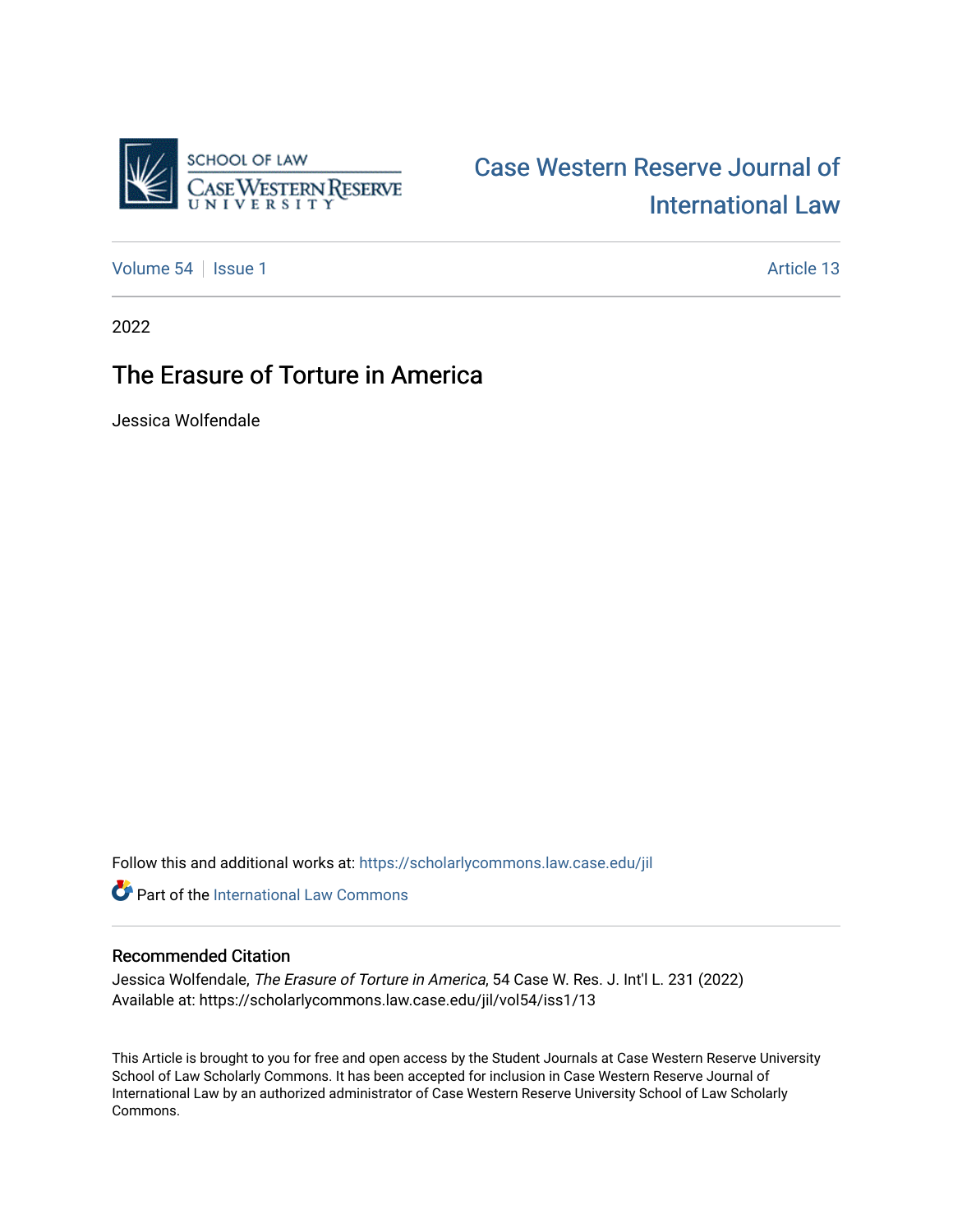# THE ERASURE OF TORTURE in America

*Jessica Wolfendale*\*

#### TABLE OF CONTENTS

| $\mathbf{I}$ . |                                                                        |  |
|----------------|------------------------------------------------------------------------|--|
| H.             |                                                                        |  |
|                |                                                                        |  |
|                |                                                                        |  |
|                | III. THE FUNCTION OF TORTURE IN AMERICAN HISTORY239                    |  |
|                |                                                                        |  |
| IV.            |                                                                        |  |
| V.             |                                                                        |  |
|                | A. Torture as a Necessary Tool Against a Barbaric and Unique Enemy 249 |  |
|                |                                                                        |  |
|                |                                                                        |  |
|                |                                                                        |  |
| VL.            | CONCLUSION: THE ERASURE OF TORTURE AND THE TOLERATION                  |  |
|                |                                                                        |  |

#### I. INTRODUCTION

Soon after the terrorist attacks of September 11, 2001, the Bush Administration implemented a torture program involving the use of socalled "enhanced interrogation techniques" (including waterboarding) against terrorism suspects held at CIA black sites, prisons in Afghanistan and Iraq, and Guantánamo Bay.1 Additionally, many prisoners were "rendered" by the CIA to prisons in countries with poor human rights records, such as Iran, where they were tortured.<sup>2</sup> The existence of this torture program became public knowledge in 2004 with

<sup>\*</sup> Dr. Jessica Wolfendale is Professor of Philosophy at Marquette University. Email: Jessica.Wolfendale@marquette.edu. Website: https://philpeople.org /profiles/jessica-wolfendale [https://perma.cc/GP29-FGSD]. This paper benefited greatly from feedback from the audience at the Marquette University Philosophy Department Weekly Seminar Series, and from participants in the Women in IR reading group. Particular thanks to Sarah Phillips, Bec Strating, Henrietta McNeill, Jasmine Kim-Westendorf, and Rhiannon Neilsen for their thoughtful and helpful comments, and to the editors of this journal.

<sup>1.</sup> HUM. RTS. WATCH, GETTING AWAY WITH TORTURE: THE BUSH ADMINISTRATION AND MISTREATMENT OF DETAINEES 3 (2011).

<sup>2.</sup> *See id.* at 33.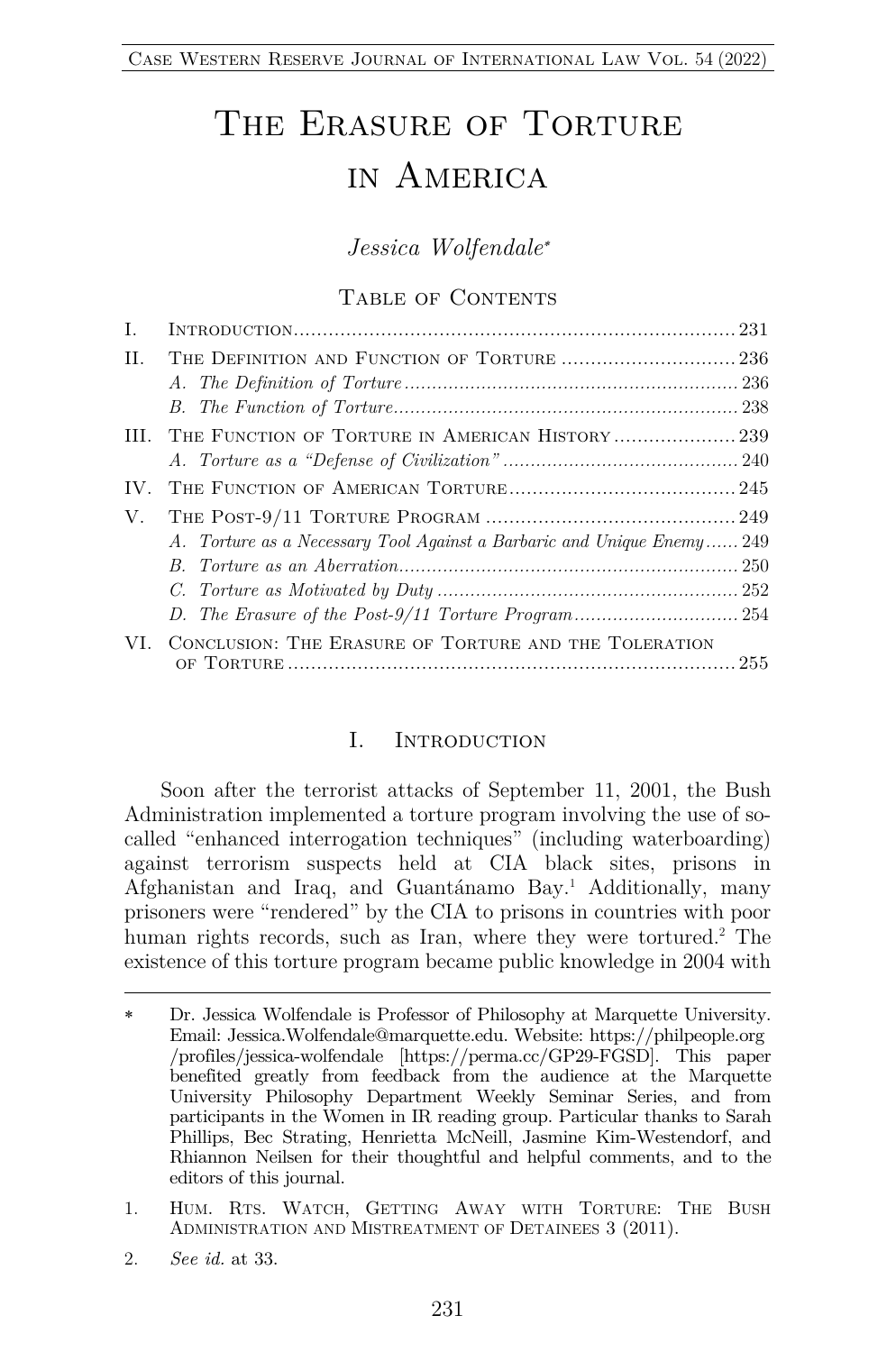the release of photos depicting the horrific abuse of prisoners by U.S. Army reservists at Abu Ghraib prison.<sup>3</sup> Since then, the full scope of the torture program has been documented by journalists, $4$  in the 2014 Senate Committee Report,<sup>5</sup> and by human rights organizations such as Human Rights Watch.<sup>6</sup>

When I began teaching a section on torture in my Current Moral Problems course to freshman students at West Virginia University in 2009, most of my students were familiar with the name "Abu Ghraib," if not with the details of what occurred there. By Fall 2011, this was no longer true: many students had never heard of Abu Ghraib and had no idea that the U.S. government had instigated (and publicly defended) a torture program. Today, over twenty years after the 9/11 attacks, public ignorance of the U.S. torture program is, I suspect, the norm. Yet, at the same time, the torture program dominates the legal case against the five prisoners charged with orchestrating the 9/11 attacks, who are still incarcerated at Guantánamo Bay, where the case against them is mired in delays because some of their testimony was gained under torture.7

This widespread erasure of the U.S. torture program from public and political awareness is remarkable. This erasure is assisted by the lack of accountability for the instigators of the torture program. None of the primary architects of the program—including the CIA and Bush Administration officials who designed and implemented the program

- 3. *Iraq Prison Abuse Scandal Fast Facts*, CNN (Mar. 5, 2021, 5:55 PM), https://www.cnn.com/2013/10/30/world/meast/iraq-prison-abuse-scandal -fast-facts/index.html [https://perma.cc/KQD3-GXEL].
- 4. *See generally* SEYMOUR M. HERSH, CHAIN OF COMMAND: THE ROAD FROM 9/11 TO ABU GHRAIB (2005); ALFRED W. MCCOY, TORTURE AND IMPUNITY: THE U.S. DOCTRINE OF COERCIVE INTERROGATION (2012) (tracing the history and scope of the U.S. torture program).
- 5. S. REP. NO. 113-288 (2014).
- 6. HUM. RTS. WATCH, NO MORE EXCUSES: A ROADMAP TO JUSTICE FOR CIA TORTURE (2015).
- 7. Lisa Hajjar, *Torture Is the Nasty Center of the 9/11 Case at Guantánamo*, MARKAZ REV. (Mar. 14, 2021), https://themarkaz.org/magazine/tortureis-the-nasty-center-of-the-911-case-at-guantanamo [https://perma.cc/MLK 8-QLZ7]. Knowledge of this fact remains largely hidden because "since 2017 the prosecutors in the 9/11 case have refused to speak to the media. This blackout tactic is a means of avoiding any obligation to give quotable answers to questions about the role of torture in the perpetual delays in the case." *Id.* Yet, despite the erasure of torture from the public consciousness, "[i]nside the military commission . . . torture is a constant topic as adversaries argue over the discovery of classified information, judicial rulings, protective orders that govern the defense teams, and conditions of confinement for the five men on trial. At a hearing on March 1, 2018, defense attorney Alka Pradhan summed up the situation: 'Torture is . . . the nasty center of this case whether we like it or not, and we have to deal with it.'" *Id.*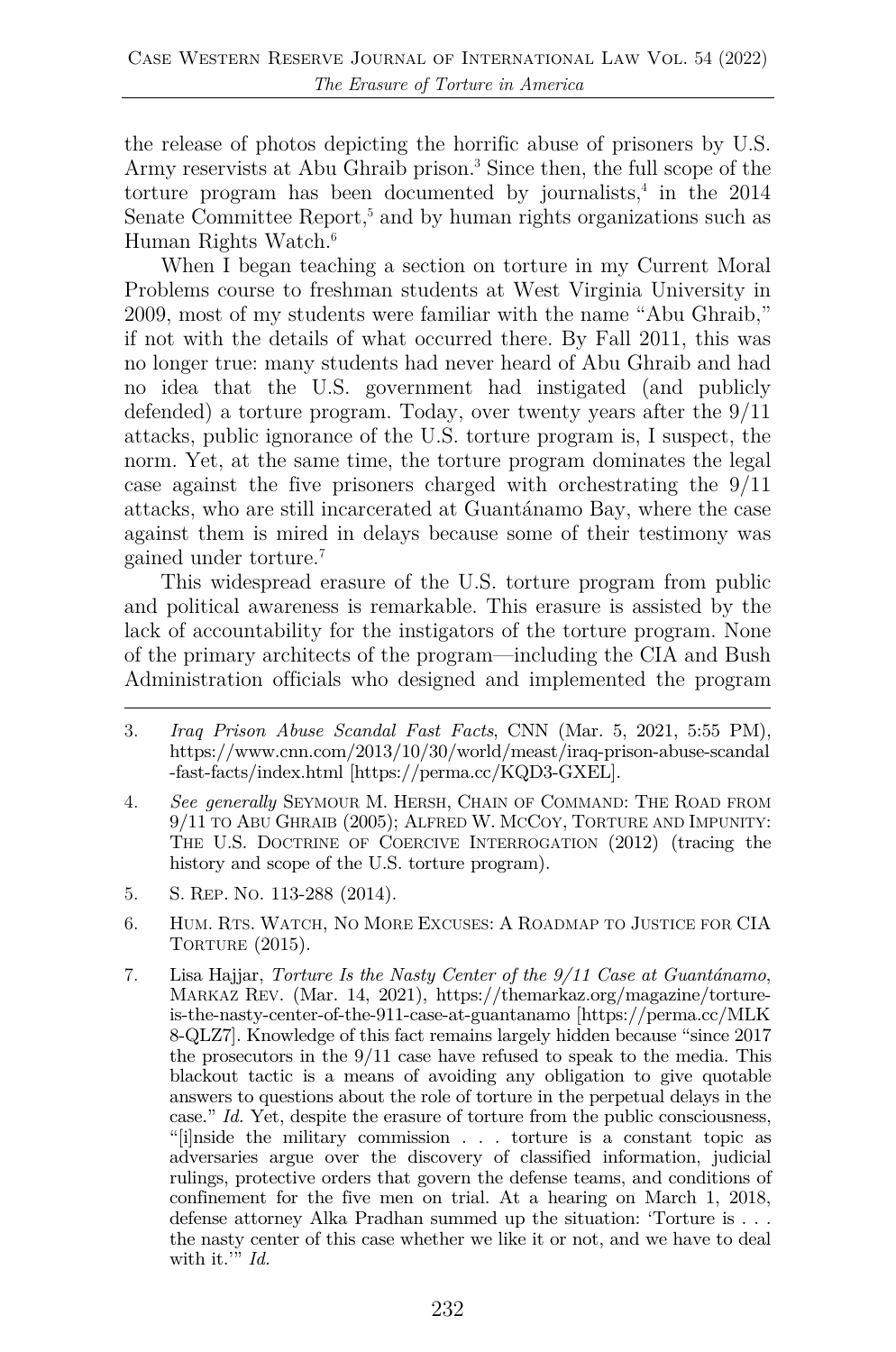and the psychologists who developed the "enhanced interrogation" techniques—have faced legal charges or even any serious professional repercussions for their actions.<sup>8</sup> Instead, before he took office, Barack Obama "announced his belief that 'we need to look forward as opposed to looking backwards' on torture."9 The Obama Administration then blocked any kind of accountability for those involved in the torture program:

Even a proposal for a South African-style "truth and reconciliation" commission was rejected. All avenues for any form of accountability for torture—criminal, civil, even professional were blocked by Obama-era officials. Even an episode in which the CIA spied on Senate staff in an effort to stonewall an inquiry that ultimately found CIA torture ineffective, and then lied about having done so, ended with little more than an apology.<sup>10</sup>

Given that the Trump Administration openly supported the use of torture,<sup>11</sup> and the Biden Administration has made no moves to instigate legal proceedings against those involved in the torture program, $12$  the erasure of the U.S. torture program from public awareness will continue.

Many scholars have rightly criticized the failure of the Obama, Trump, and Biden Administrations to hold the perpetrators and architects of the torture program accountable.13 While I share these

- 8. David Brennan, *Torture of Guantánamo Detainees with the Complicity of Medical Health Personnel: The Case for Accountability and Providing a Forum for Redress for These International Wrongs*, 45 U.S.F. L. REV. 1005, 1040 (2011).
- 9. Adam Serwer, *Obama's Legacy of Impunity for Torture*, THE ATLANTIC (Mar. 14, 2018), https://www.theatlantic.com/politics/archive/2018/03/ obamas-legacy-of-impunity-for-torture/555578/ [https://perma.cc/5YLX -NBMY].
- 10. *Id.*
- 11. Lisa Hajjar, *The Afterlives of Torture: The Global Implications of Reactionary US Politics*, 8 STATE CRIME J. 164, 164 (2019) ("Immediately after Trump won the election, he listed resurrecting waterboarding as one of his top five priorities.").
- 12. *Biden Administration Fights to Keep Details of CIA Torture of Detainee Secret*, THE GUARDIAN (Oct. 6, 2021, 10:30 AM), https://www.theguard ian.com/us-news/2021/oct/06/cia-torture-secret-biden-administrationguantanamo-bay-supreme-court [https://perma.cc/WE5N-D7VJ].
- 13. *See, e.g.*, Fionnuala Ní Aoláin, *What Is the Remedy for American Torture?*, JUST SEC. (Nov. 25, 2014), https://www.justsecurity.org/1772 0/remedy-american-torture/ [https://perma.cc/VLL7-5NNH]; LISA MAGARRELL & LORNA PETERSON, AFTER TORTURE: U.S. ACCOUNTABILITY AND THE RIGHT TO REDRESS 13 (2010); Stephen Vladeck, *The Torture Report and the Accountability Gap*, GEO. J. INT'L AFFS., 174–82 (2015); HUM. RTS. WATCH, *supra* note 6.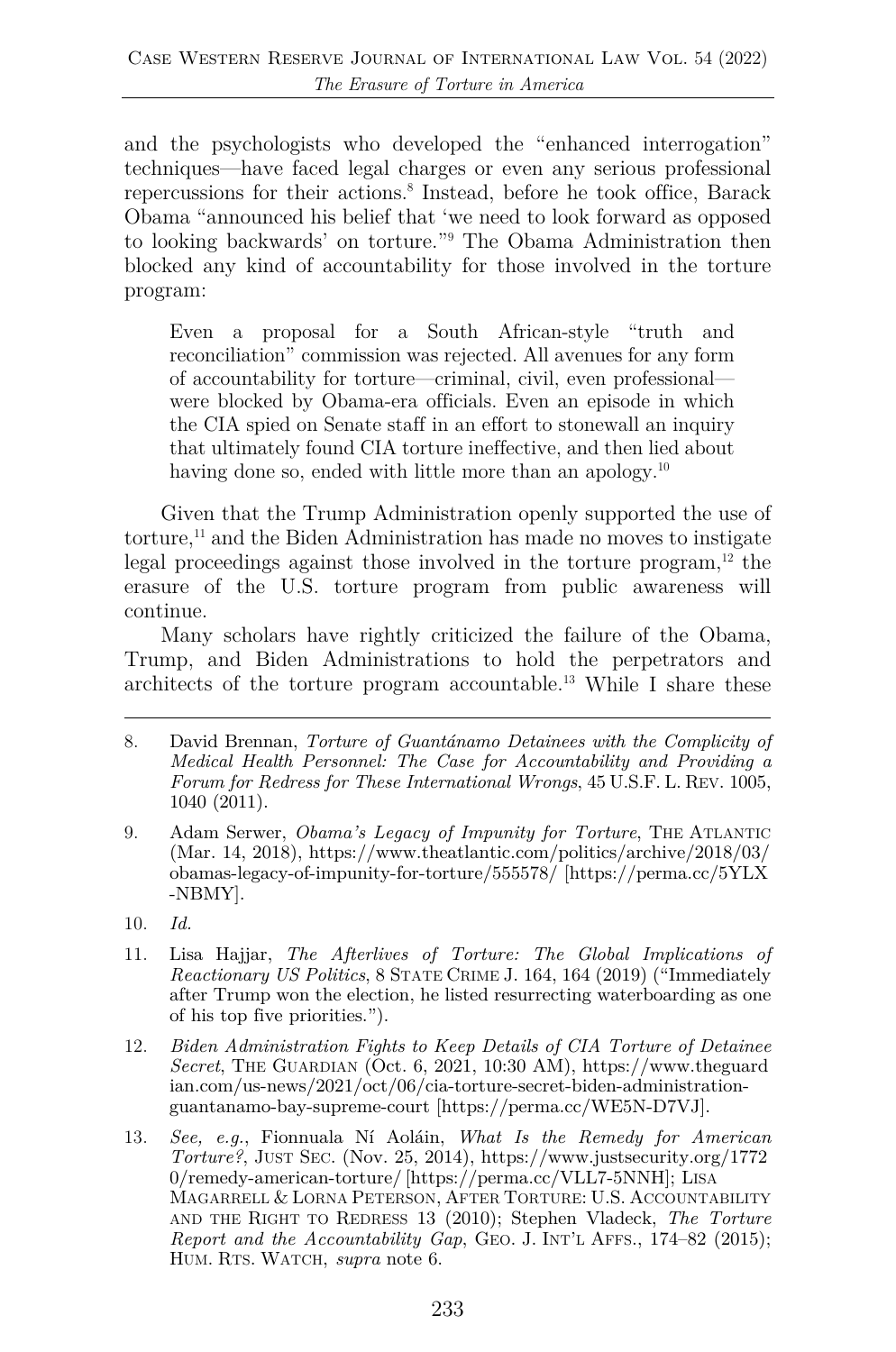criticisms, my aim in this article is to situate the erasure of the post-9/11 torture program within the history of torture in America (which is, as will become clear, almost exclusively a history of the torture of nonwhite peoples) and explore what *forms* this erasure takes, *what* purposes it serves, and *whose* purposes it serves. As several scholars have argued, $^{14}$  far from being antithetical to American values, the torture of nonwhite peoples has long been a method through which the United States has enforced (at home and abroad) a conception of what I will call "white moral citizenship" and sustained what Joanne Esch refers to as the myth of *Civilization v. Barbarism*. <sup>15</sup> What is missing from this literature, however, is an exploration of the role that the erasure of torture, and the political and public narratives that are used to justify torture, plays in this function.

As I will demonstrate in this article, the erasure of American torture takes at least three different but mutually reinforcing forms: erasure of the *fact* of torture, erasure of the *experience* of torture, and erasure of the *victims* of torture. Erasure of the *fact* of torture occurs when lack of education and public discussion creates widespread ignorance about the history of torture in America. Erasure of the *experience* of torture occurs when victims' experiences of extreme suffering, and practices or institutions that inflict extreme suffering (such as solitary confinement), are not acknowledged as forms of torture. Erasure of the *victims* of torture occurs when victims are treated with indifference and even contempt, even when what they suffered is acknowledged to be torture, and their perspectives and experiences are dismissed, minimized, or ignored.

The boundaries between these forms of erasure are porous, and they are mutually reinforcing. Erasure of the victims of torture contributes to erasure of the fact of torture and the experience of torture, because when victims of torture are denied moral standing and credibility (and perpetrators are not held accountable), their experiences of suffering are ignored or minimized and there is little public or political willingness to acknowledge that torture occurred. Thus, the victims' perspective, and the use of torture, disappears from (or is misrepresented in) public, political, and educational forums. This erasure of the fact of torture then further compounds public and political indifference to the (past and present) victims of torture and contributes to the continuing lack of accountability for torture perpetrators.

For example, despite his role in instigating the post-9/11 torture program and the wars in Afghanistan and Iraq, George W. Bush's

<sup>14.</sup> *See, e.g.*, W. FITZHUGH BRUNDAGE, CIVILIZING TORTURE: AN AMERICAN TRADITION (2018). *See also* DARIUS REJALI, TORTURE AND DEMOCRACY (2007); Dorothy Roberts, *Torture and the Biopolitics of Race*, 62 U. MIA. L. REV. 229 (2008).

<sup>15.</sup> Joanne Esch, *Legitimizing the "War on Terror": Political Myth in Official-Level Rhetoric,* 31 POL. PSYCH. 357, 358 (2010).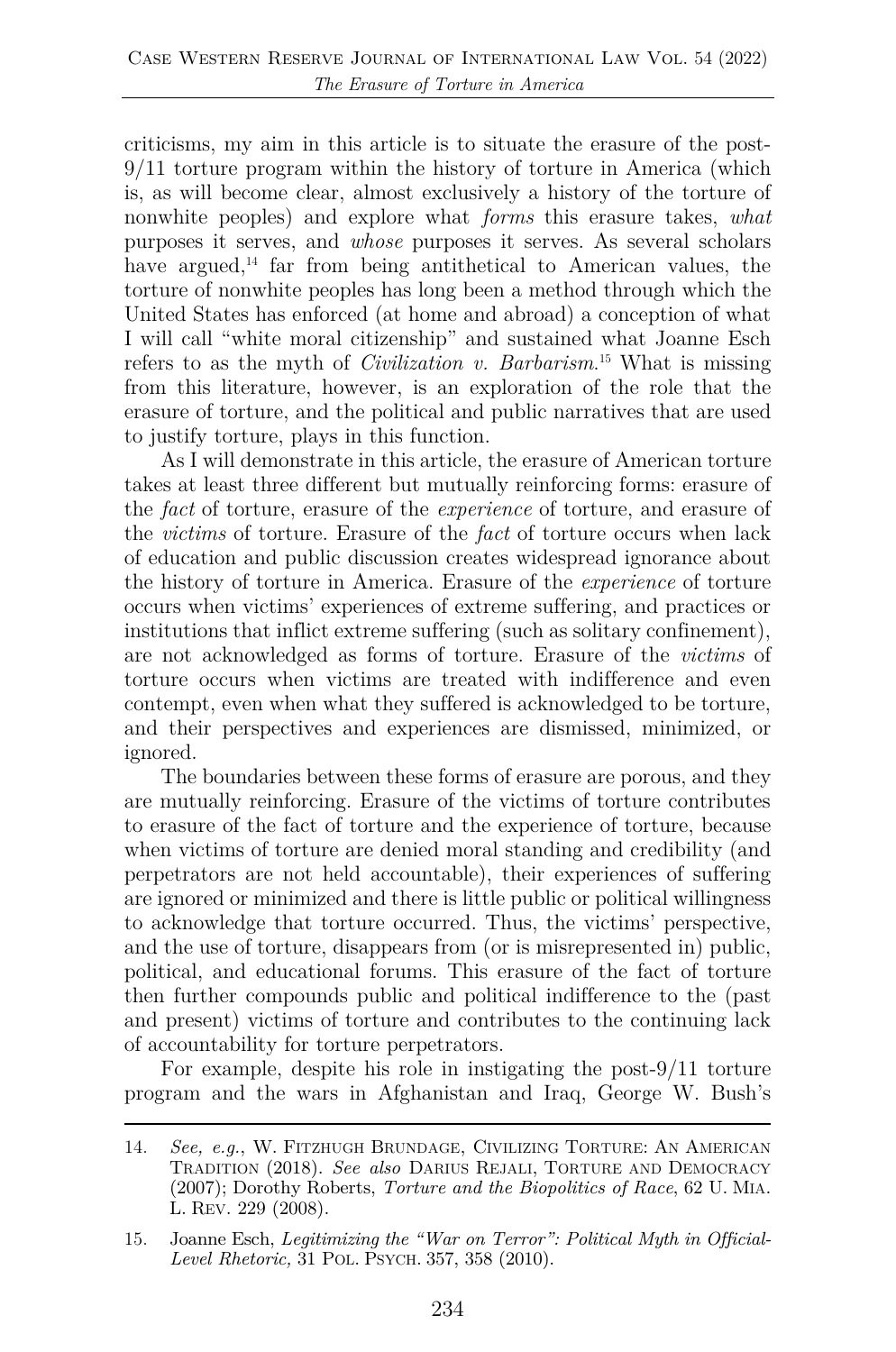approval rating "has soared since he left office in 2009 and he has been praised by his Democratic successor, Barack Obama."16 One explanation for Bush's high approval rating could be that many people don't know that he instigated a torture program (erasure of the *fact* of torture), and would disapprove of him if they were made aware. But another explanation for his high approval rating is that some Bush supporters *are* aware of his role in the post-9/11 torture program but believe that the victims deserved to be tortured because, for example, they were dangerous terrorists (erasure of the *victims* of torture) or that what they experienced did not amount to torture but was simply "enhanced interrogation" (erasure of the *experience* of torture). As a result of these forms of erasure, what is erased is not (only) the *fact* that torture occurred, but the *scale* of the torture program and the perspectives and suffering of those who were subjected to it.

In this article I show how these forms of erasure are created and sustained by repeating patterns of social and political narratives that (1) depict torture victims as deserving of torture because of their "uncivilized" or "barbaric" nature which, in the American context, is constructed via a racialized identity, (2) minimize or deny the use of torture and/or frame the use of torture as *necessary* and *justified*, and (3) thereby justify a lack of *accountability* for the perpetrators of torture.

As I shall argue, both the use of the torture *and* the forms of erasure described above are essential components in the ongoing enforcement of the normative boundaries of American white moral citizenship and the myth of American exceptionalism and civilization. The repeating pattern of the use and erasure of torture leads to the ongoing toleration of practices that constitute torture and that overwhelmingly impact people of color. Until this pattern of justification and erasure is recognized and confronted, torture will continue to be embedded within American culture and institutions.

In Part II, I define torture and explain how torture functions as a "moral marker," as well as what Darius Rejali calls a "civic marker,"<sup>17</sup> that violently delineates the boundaries of moral citizenship by separating those deemed torturable from those who are protected. By "moral citizenship," I mean citizenship in the community of those

<sup>16.</sup> David Smith, *George W. Bush Is Back: But Not All Appreciate His New Progressive Image*, THE GUARDIAN (Apr. 19, 2021, 2:00 PM), https://www .theguardian.com/us-news/2021/apr/18/george-w-bush-book-tour-uspresident [https://perma.cc/A64S-TPGJ].

<sup>17.</sup> Darius Rejali, *Modern Torture as a Civic Marker: Solving a Global Anxiety with a New Political Technology*, 2 J. HUM. RTS. 153, 153 (2003). Rejali argues that "modern torture renders behavior of different classes of citizens predictable. It sets apart those who do and do not belong in a particular neighborhood or region . . . . [T]orture helps to create differences, even insurmountable barriers, between different groups." *Id.* at 159–60.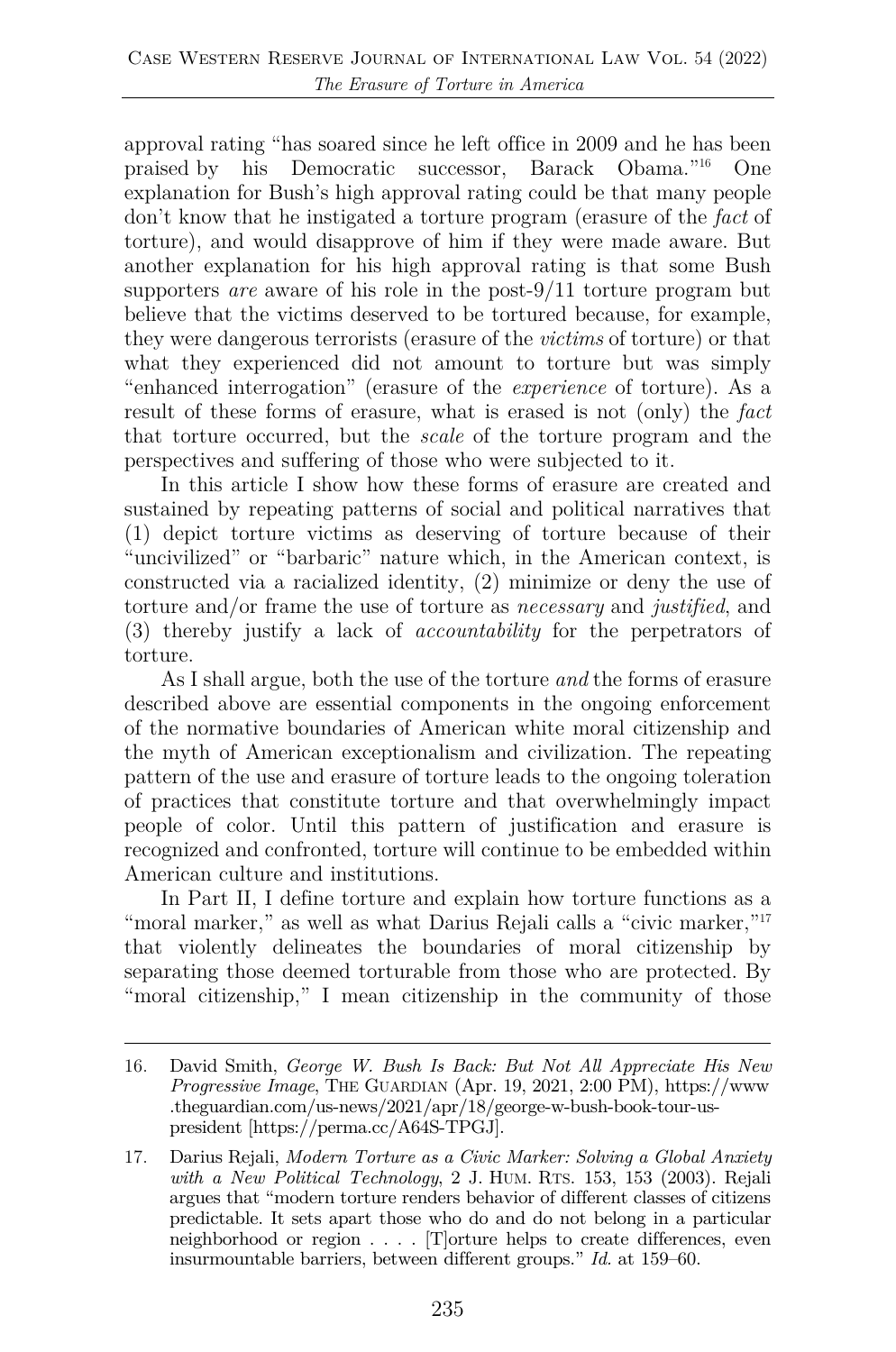whose interests and welfare are viewed as warranting respect and equal consideration. So defined, moral citizenship does not refer to (and may not track) political or legal citizenship.

In Part III, drawing on the work of W. Fitzhugh Brundage<sup>18</sup> and Dorothy Roberts,<sup>19</sup> I use the case studies of torture against indigenous Americans, the torture of enslaved people, and the use of torture by U.S. troops during the war in the Philippines in the early twentieth century to demonstrate how American torture has, from the earliest days of the North American continent's colonization, functioned as a mechanism for the enforcement of white moral citizenship.<sup>20</sup>

Part IV draws out the social and political narratives that are common to the cases of torture discussed in Part III, and that minimize or justify the use of torture, demean the victims of torture, and support the lack of accountability for perpetrators, creating the conditions for the erasure of the victims of torture, the experience of torture, and the fact of torture. In Part V, I show how these narratives are replicated in the political, media, and academic discourses that emerged during and after the post-9/11 torture program, and which have played a crucial role in the erasure of public concern about, and knowledge of, the post-9/11 torture program and the suffering of its many victims. This analysis demonstrates that the meaning and function of the post-9/11 torture program is a continuation of the longstanding use of torture as a mechanism for the enforcement of white moral citizenship. Lastly, in Part VI, I show how the forms of erasure of torture from public and political consciousness not only serve to promote the myth of essential American (white) goodness; but also permit the continued use (and denial) of torture against people of color in domestic contexts, such as the prison system, in ways that are not even regarded *as* forms of torture.

#### II. The Definition and Function of Torture

#### *A. The Definition of Torture*

Standard legal definitions of torture do not refer to the idea of torture as a "moral marker." For example, the Convention Against Torture ("CAT") defines torture as:

[A]ny act by which severe pain or suffering, whether physical or mental, is intentionally inflicted on a person for such purposes as obtaining from him or a third person information or a confession,

<sup>18.</sup> BRUNDAGE, *supra* note 14.

<sup>19.</sup> Roberts, *supra* note 14.

<sup>20.</sup> The function of torture in enforcing racialized boundaries is not unique to the United States, but is characteristic of other colonizing States, including the United Kingdom. *See* IAN COBAIN, CRUEL BRITANNIA: A SECRET HISTORY OF TORTURE 81–83 (2013). *See also* Roberts, *supra* note 14, at 243.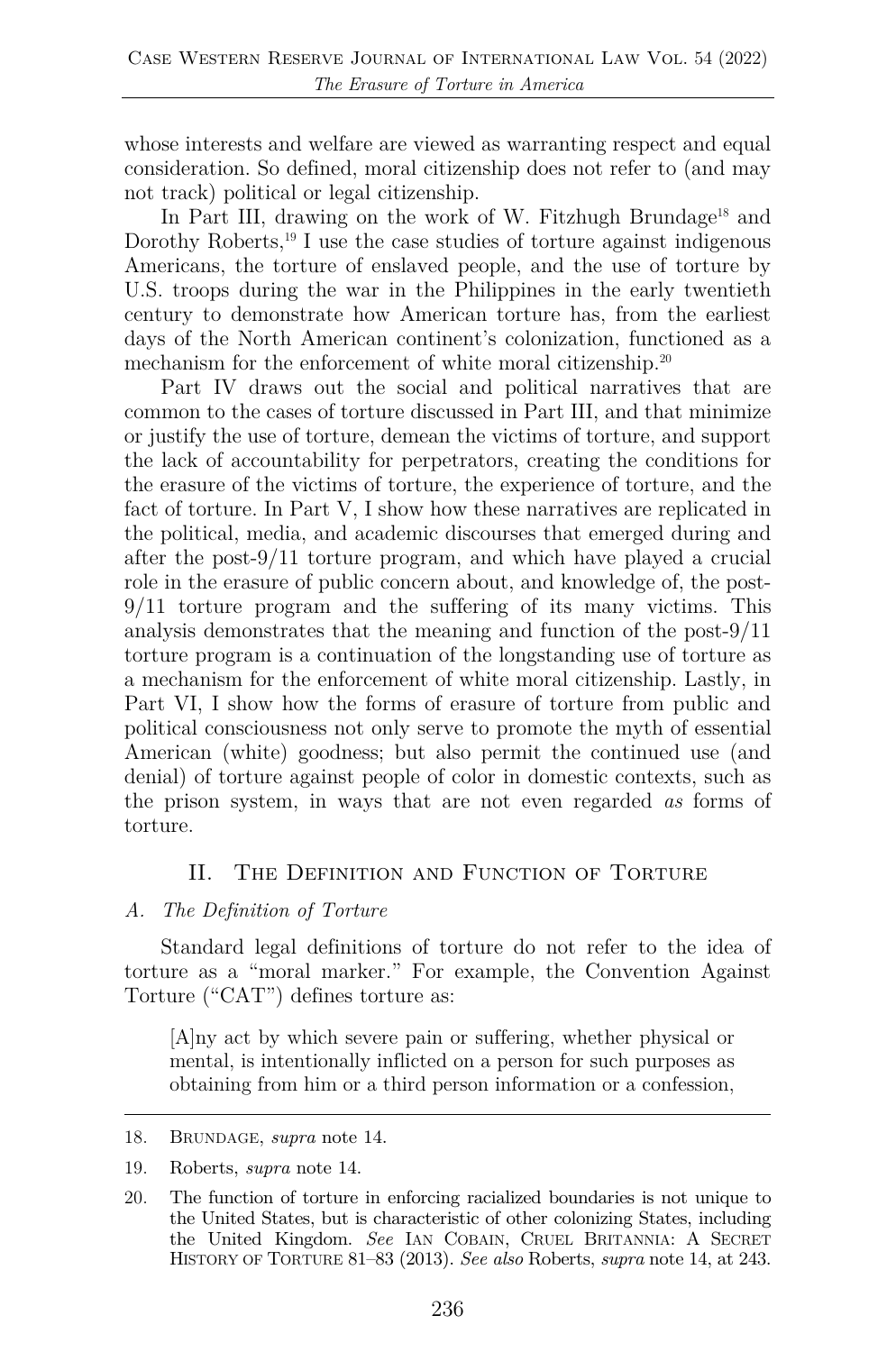punishing him for an act he or a third person has committed or is suspected of having committed, or intimidating or coercing him or a third person, or for any reason based on discrimination of any kind, when such pain or suffering is inflicted by or at the instigation of or with the consent or acquiescence of a public official or other person acting in an official capacity. It does not include pain or suffering arising only from, inherent in or incidental to lawful sanctions.<sup>21</sup>

Legal definitions are necessary to identify cases of torture for the purposes of legal prosecution. However, such definitions do not capture (and are not intended to capture) what it is about torture that makes it *morally* distinctive. Because I am focusing in this article on how torture serves as a means of delineating and enforcing the boundaries of moral citizenship, I use what I have elsewhere called an *experiential definition of torture*: Torture is the experience of complete vulnerability to extreme suffering in a context of domination, where the experience of vulnerability reinforces and expresses the torture victim's moral exclusion from equal moral consideration.<sup>22</sup>

This is a victim-centered definition of torture that distills the characteristic experience of torture from research on torture<sup>23</sup> and the testimony of torture victims.24 Such testimony reveals that the experience of torture is characterized by complete vulnerability to domination and extreme physical and psychological suffering—an experience that can lead to the destruction of a victim's sense of self, and a radical loss of their trust in the world and in their own emotions, judgments, and perceptions.25 This definition also captures how torture communicates to the victim that they no longer matter, morally speaking: the torture victim is forced to recognize their treatment as expressing a total rejection of their moral standing by the torturer, and this recognition is often a significant part of the trauma of torture. For this reason, the philosopher J. M. Bernstein argues that torture is a *moral* injury (and not just an extreme form of physical injury): it is

- 22. I defend this definition of torture in Jessica Wolfendale, *Prison as a Torturous Institution*, 97 RES PHILOSOPHICA 297, 303 (2020).
- 23. *See, e.g.*, Thiemo Breyer, *Violence as Violation of Experiential Structures*, 16 PHENOMENOLOGY & COGNITIVE SCIS. 737, 741 (2017); Metin Başoğlu, Maria Livanou & Cvetana Crnobarić, *Torture vs Other Cruel, Inhuman, and Degrading Treatment: Is the Distinction Real or Apparent?*, 64 ARCHIVES GEN. PSYCHIATRY 277 (2007).
- 24. JEAN AMÉRY, AT THE MIND'S LIMITS: CONTEMPLATIONS BY A SURVIVOR OF AUSCHWITZ AND ITS REALITIES (1980).
- 25. Wolfendale, *supra* note 22, at 299–303.

<sup>21.</sup> Convention Against Torture and Other Cruel, Inhuman or Degrading Treatment or Punishment art. 1, Dec. 10, 1984, S. TREATY DOC. NO. 100- 20, 1465 U.N.T.S 85.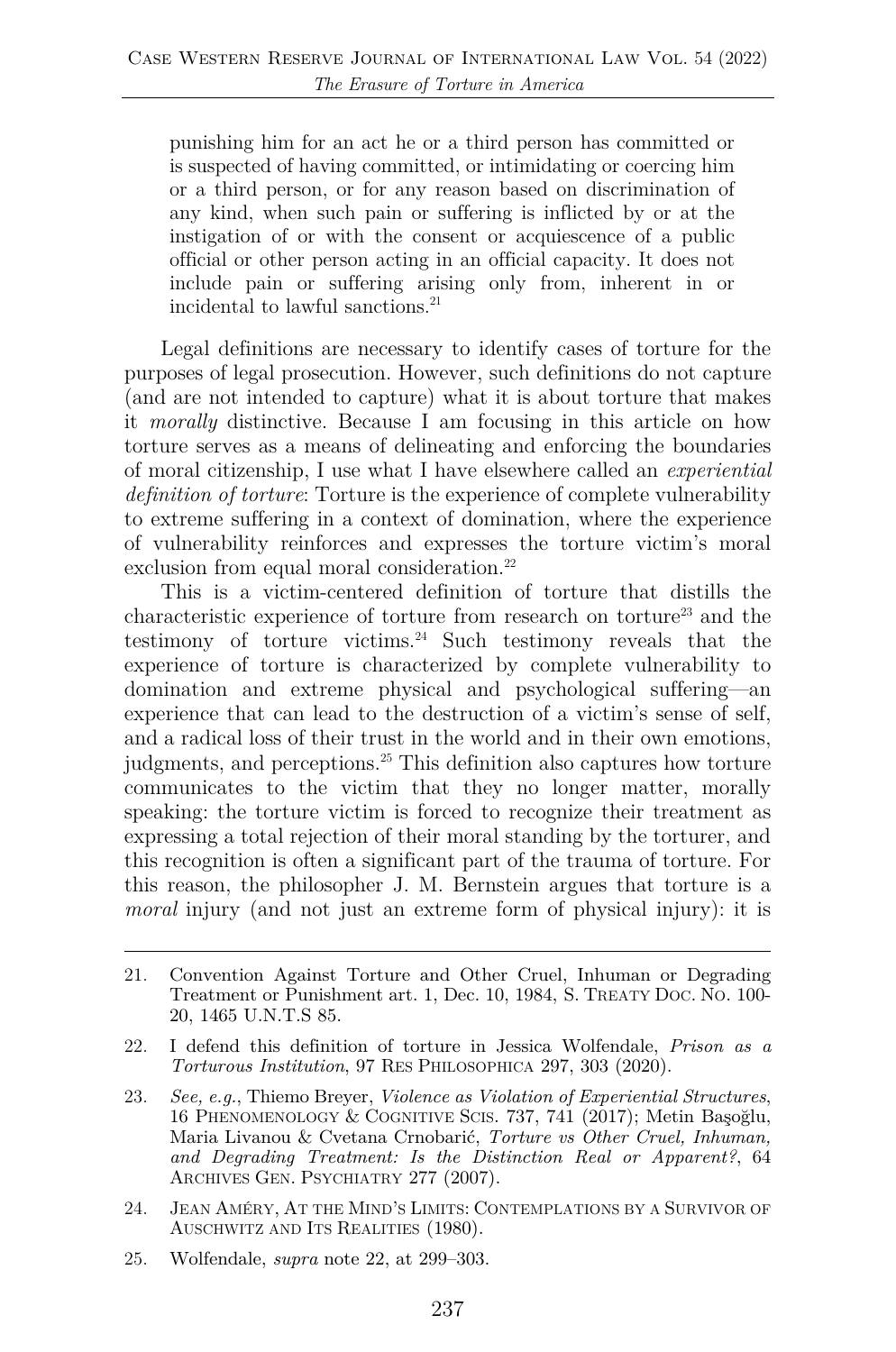"the cancellation of one's mattering, and thus one's standing as human."<sup>26</sup> Law professor David Luban makes a similar point: torture is the "assertion of unlimited power over absolute helplessness, communicated through the infliction of severe pain or suffering on the victim that the victim is meant to understand as the display of the torturer's limitless power and the victim's absolute helplessness."27

#### *B. The Function of Torture*

The above definition of torture highlights how torture communicates to the victim their loss of moral standing. Thus, it is far from surprising that, historically, the use of torture by states has functioned to violently enforce and inscribe (literally, on the bodies of torture victims) the boundaries of moral and, sometimes, political citizenship.28 This is because, for a person to be viewed as a member of a "torturable class,"29 they must *already* be judged to lack the moral standing and dignity that would make torturing them impermissible, because the decision to torture a person involves a refusal to see the victim's status *as a person* as setting any limits on what may be done to them. As Dorothy Roberts explains, a policy of torture "depends on the classification of certain people as undeserving of dignity, rights, and justice and therefore morally subject to pain and humiliation."30

The history of torture reveals that those who were classified as "torturable" were *already* viewed as having lesser moral standing. It was permissible to torture them not because of what they had done or any information they possessed, but because of *who they were*. For example, in ancient Greece and Rome, initially only slaves could be tortured.31 Eventually, the class of those who could be tortured widened to include "lower-end citizens, the *humiliores*, and in time, the emperors did not care about anyone's civic immunity."32 A similar pattern occurred in Italy in the late Middle Ages, when the Italian republics introduced torture into the criminal justice system.33 At first, torture

- 27. DAVID LUBAN, TORTURE, POWER, AND LAW 128 (2014).
- 28. Roberts, *supra* note 14, at 230–31; David Garland, *Penal Excess and Surplus Meaning: Public Torture Lynchings in Twentieth-Century America*, 39 L. & SOC'Y REV. 793, 809 (2005).
- 29. Roberts, *supra* note 14, at 231.
- 30. *Id.* at 239.
- 31. LISA HAJJAR, TORTURE: A SOCIOLOGY OF VIOLENCE AND HUMAN RIGHTS 15 (2013).
- 32. REJALI, *supra* note 14, at 526.
- 33. *Id.* at 50–51; Marvin E. Wolfgang, *Crime and Punishment in Renaissance Florence*, 81 J. CRIM. L. & CRIMINOLOGY 567, 576 (1990).

<sup>26.</sup> J. M. BERNSTEIN, TORTURE AND DIGNITY: AN ESSAY ON MORAL INJURY 103 (2015).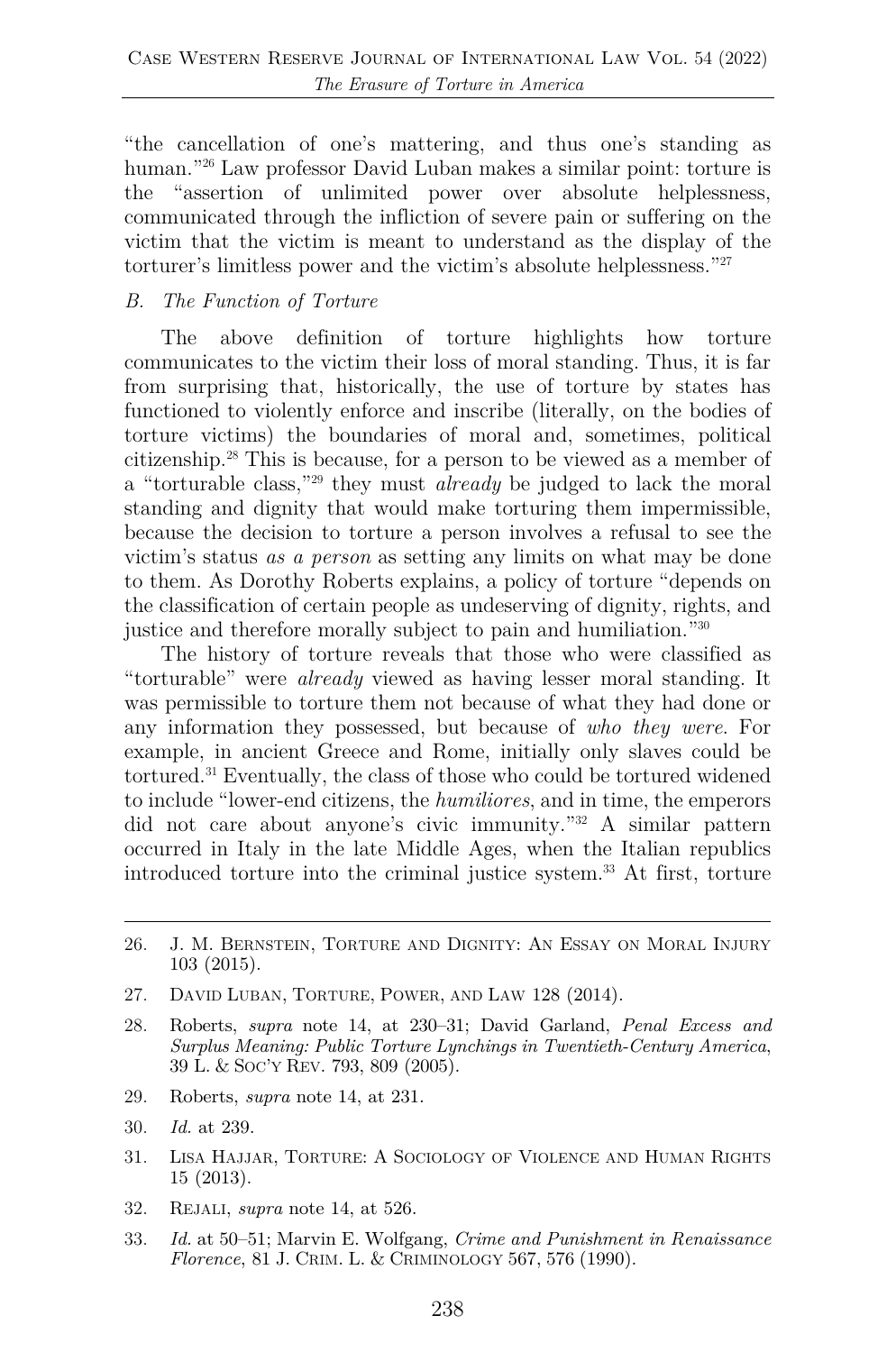was only permitted against noncitizens and slaves—"[c]itizens had dignity and were thus inviolable"—but eventually citizens also could be tortured if they were of bad moral reputation.<sup>34</sup>

The fact that, historically, torture was restricted, at least initially, to those who were judged to lack moral standing reveals how torture functions (and has always functioned) as a *moral marker* that enforces and reinforces conceptions of moral citizenship—the boundaries between those who are viewed as having rights and dignity, and those who are viewed as less than full moral persons and thus torturable. Below, I show how the history of torture in America reflects this pattern.

#### III. The Function of Torture in American History

Contrary to President Bush's claim after the revelations of the abuse at Abu Ghraib that "we do not torture,"35 and President Biden's assertion that torture "goes against everything we stand for as a nation,"36 the use of torture in America began in the earliest days of  $\alpha$ colonization, $37$  continued through the institution of slavery, $38$  extended to the use of solitary confinement as punishment in the nineteenth century (that continues to this day39), and occurred during the war in

35. Deb Riechmann, *Bush Declares: 'We Do Not Torture'*, WASH. POST (Nov. 7, 2005, 11:39 PM), https://www.washingtonpost.com/wp-dyn/content/arti cle/2005/11/07/AR2005110700521\_pf.html [https://perma.cc/H47Z-ZN6L].

36. *Statement by President Joseph R. Biden, Jr. on International Day in Support of Victims of Torture*, WHITE HOUSE (June 26, 2021), https://ww w.whitehouse.gov/briefing-room/statements-releases/2021/06/26/statemen t-by-president-joseph-r-biden-jr-on-international-day-in-support-of-victimsof-torture/ [https://perma.cc/XW3P-KNQH] [hereinafter *Biden Statement*].

- 37. BRUNDAGE, *supra* note 14, at 3–4.
- 38. Roberts, *supra* note 14, at 237.
- 39. LISA GUENTHER, SOLITARY CONFINEMENT: SOCIAL DEATH AND ITS AFTERLIVES xi–xiii (2013).

<sup>34.</sup> REJALI, *supra* note 14, at 50. This history also reveals how the class of those deemed "torturable" almost always expands beyond initial boundaries. I discuss these patterns in State torture in more detail in Jessica Wolfendale, *The Making of a Torturer*, *in* THE ROUTLEDGE INTERNATIONAL HANDBOOK OF PERPETRATOR STUDIES 84 (Suzanne C. Knittel & Zachary J. Goldberg eds., 2019).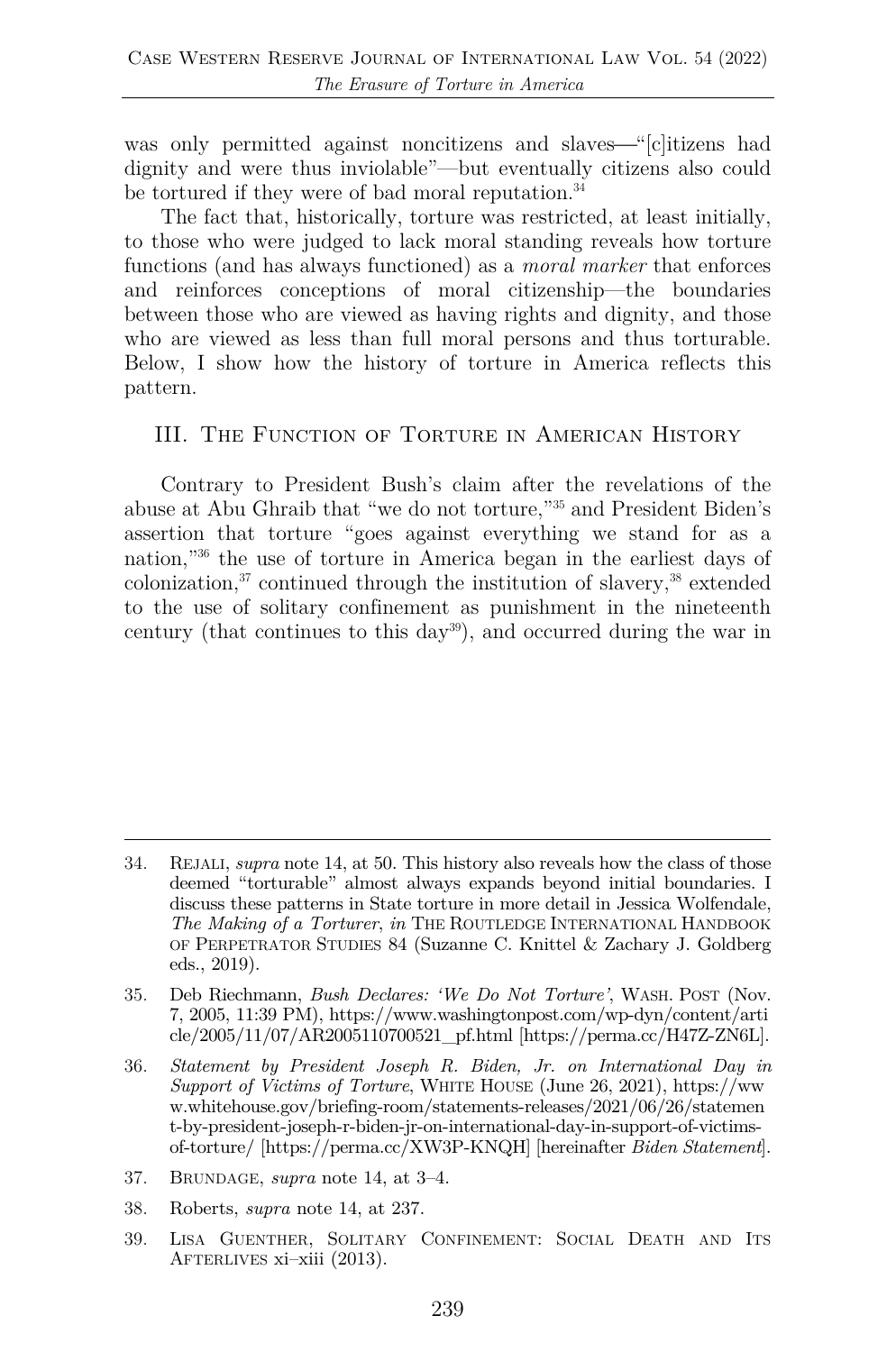the Philippines at the turn of the twentieth century,<sup> $40$ </sup> the Vietnam War, $41$  the Cold War, $42$  and the War on Terror. $43$ 

Below, I use the case studies of torture during colonization, slavery, and in the war in the Philippines to illustrate the function of torture in America in creating and reinscribing white moral citizenship and the myth of American goodness and civilization. I show how social and political narratives that demean torture victims, justify (and minimize) the use of torture, and support the lack of accountability for torture perpetrators play a crucial role in enabling this function, which is then sustained and reinforced via the forms of erasure described in the introduction. As I demonstrate in Part V, these narratives and forms of erasure are repeated in the post-9/11 torture program.

*A. Torture as a "Defense of Civilization"* 

One of the most persistent narratives surrounding the use of torture in America is that torture is a necessary defense against a barbaric and savage enemy.44 As historian W. Fitzhugh Brundage explains, during the early days of colonization torture was rarely used by English settlers and militia against white colonists but was often utilized against indigenous peoples, as well as against people of African descent: "While the laws regulating the use of torture were recorded in the statute books of all the European colonies, in practice authorities only rarely applied them to Europeans in the New World . . . . In New Netherlands, the harshest torments were applied exclusively to Indian and African residents."45 The torture of indigenous peoples was often justified as a "defense of civilization" against savage barbarism<sup>46</sup> because, it was claimed, the use of extreme violence was necessary against "a people 'of vicious and ferocious habits who know no law but force.'"47 For

- 40. Richard E. Welch, Jr., *American Atrocities in the Philippines: The Indictment and the Response*, 43 PAC. HIST. REV. 233, 233 (1974).
- 41. John T. Parry, *Torture Nation, Torture Law*, 97 GEO. L.J. 1001, 1011–12 (2009).
- 42. The history of U.S. support for military dictatorships in Latin and South America during the 1970s and 1980s, which extended to providing training in torture methods to those countries, also demonstrates America's active engagement with torture. *See generally* MCCOY, *supra* note 4; *see also* Roberts, *supra* note 14, at 242.
- 43. *See generally* BRUNDAGE, *supra* note 14; REJALI, *supra* note 14; MCCOY, *supra* note 4; ALFRED MCCOY, A QUESTION OF TORTURE: CIA INTERROGATION FROM THE COLD WAR TO THE WAR ON TERROR (2006).
- 44. *See, e.g.*, Norman K. Swazo, *Exemption from the Torture Ban? A Moral Critique of the Bush Administration's Policy*, 21 PUB. AFFS. Q. 61, 67 (2007).
- 45. *See* BRUNDAGE, *supra* note 14, at 30.
- 46. *Id.* at 51.
- 47. *Id.* at 41.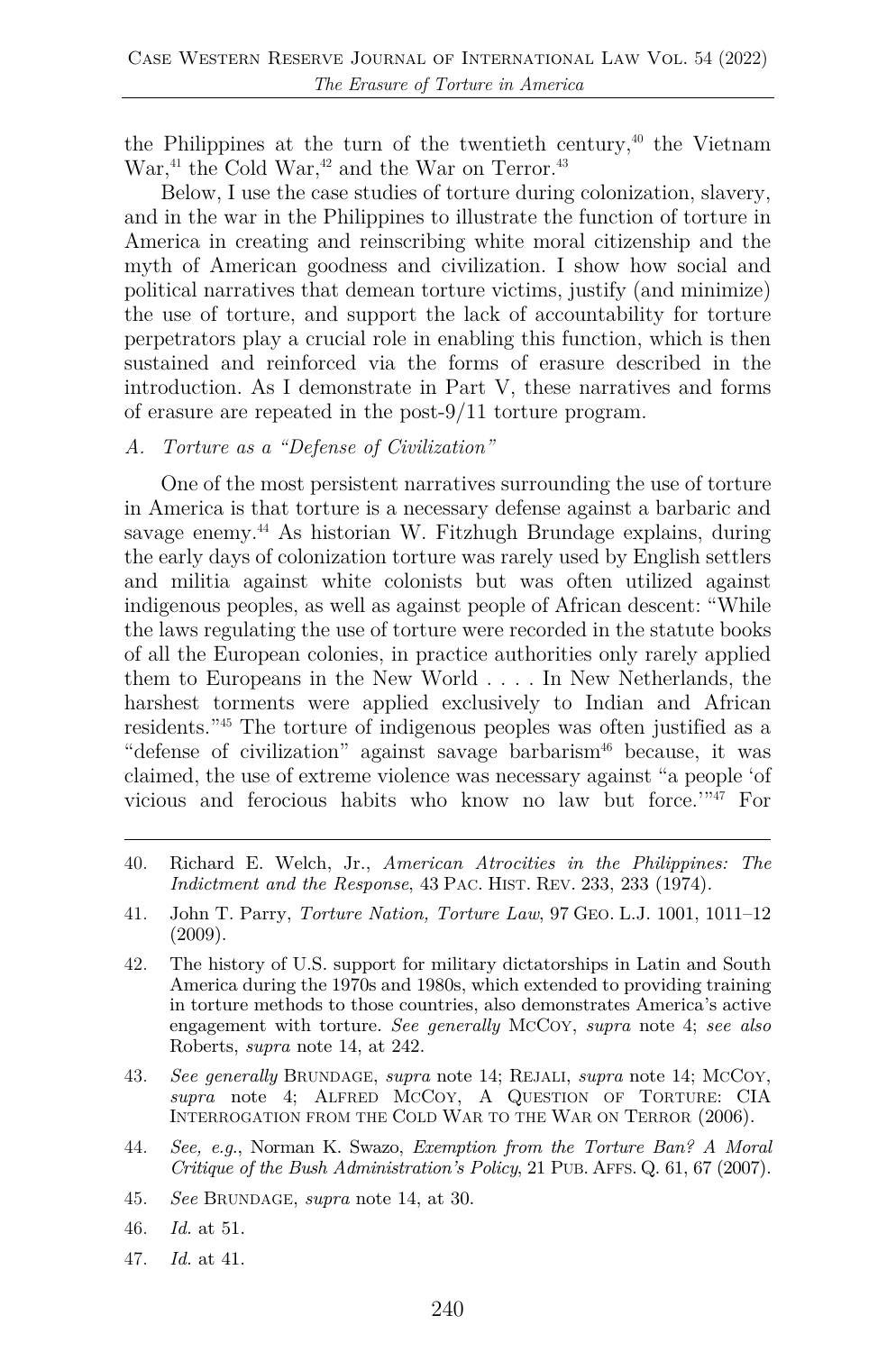example, English colonists in Virginia who survived a 1622 uprising by indigenous peoples, said that "[t]heir hands, 'which before were tied with gentlenesse and faire usage,' were 'now set at liberty by the treacherous violence of the Savages, not untying the Knot, but cutting it.'"48 Thus, the use of torture was depicted as a necessary evil, forced upon good people by the enemy's savage nature, and inflicted not out of malice or cruelty but out of necessity.

This characterization of torture as a necessary response to dealing with a "savage" or "barbaric" people is echoed in the justifications offered for the torture of enslaved persons. Torture was necessary to enforce discipline among slaves, it was said, because people of African descent had naturally "dulled sensibilities." Additionally, an enslaved person's suffering from torture was not as severe as that of a white person because, it was claimed, people of African descent had naturally higher pain tolerance thresholds than white people.<sup>49</sup> As one popular medical text from the eighteenth century argued, "[w]hat would be the cause of insupportable pain to a white man a Negro would almost disregard."50 The construction of racial identity was thus a crucial element in the justification of the torture of enslaved people, by providing a "scientific" basis for a hierarchy of moral status in which white people represented the pinnacle of moral and civil development and in which black and brown people were less than full moral persons.<sup>51</sup> As Dorothy Roberts explains, the concept of race in America was invented to "justify enslaving human beings [and] created a new torturable class in the Americas. The classification of human beings into biological races permitted the infliction of suffering on the bodies of subordinated people who were deemed to be subhuman."52 Furthermore, the continued torture of black and brown people then further reinforced the construction of race and the status of white moral citizenship: "it is not only that race produces torture; torture also produces race—by physically forcing black victims into the utmost subservient posture, inscribing their political position in the racial order."53 Because torture was reserved only for those whose barbaric or "uncivilized" nature made them appropriate targets of torture, the use of torture also reinforced the myth of *Civilization v. Barbarism*: "Torture functions . . . to mark the bodies of brown-skinned victims as

- 49. *See id.* at 107–08.
- 50. *Id.* at 108.
- 51. *See id.* at 92, 108, 110–11.
- 52. Roberts, *supra* note 14, at 231.
- 53. *Id.* at 233.

<sup>48.</sup> *Id.* at 45.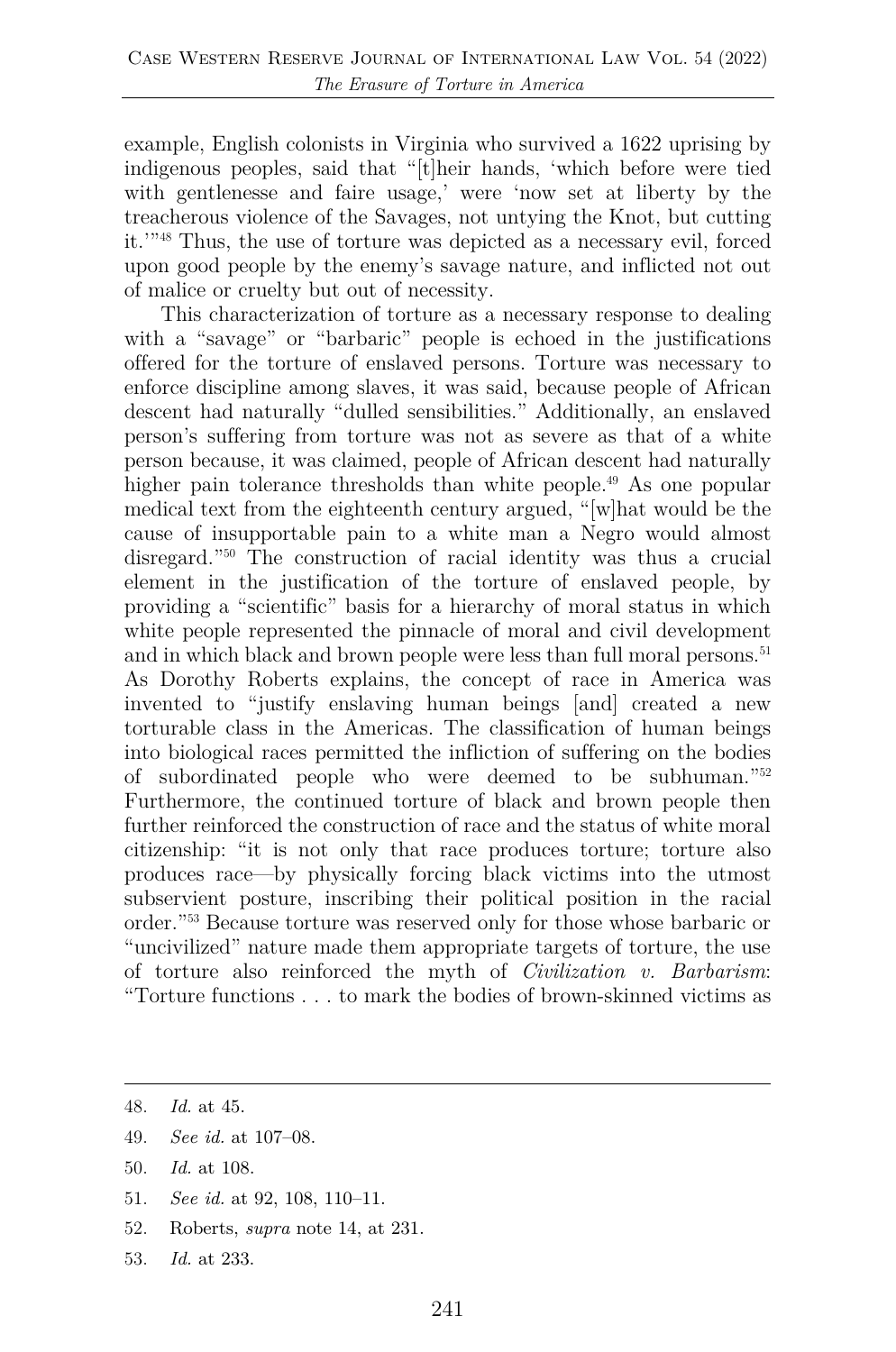savage objects undeserving of civilized legal protection and to violently impose their subjugated status."54

Because people of African descent were portrayed as naturally brutish and uncivilized, it was claimed that slave owners *had* to resort to violence to enforce discipline, because slaves needed a firm hand to understand their place and learn obedience. <sup>55</sup> Of course, slave owners who exceeded the bounds of *reasonable* torture, such as the notorious LaLaurie family in New Orleans,<sup>56</sup> could rightly be criticized but, it was asserted, most slave owners treated their enslaved property with fairness and compassion. <sup>57</sup> As Brundage explains, "conscientious slave masters professed to strive for control over all things, including their own emotions."58 And, like the assertion that the torture of indigenous peoples was only motivated by necessity, so it was claimed that the proper (as opposed to excessive) torture of slaves did not reflect cruelty or sadism on the part of slaveowners. <sup>59</sup> Instead, "corporal punishment was a necessary and ethical component to all patriarchal authority.<sup>"60</sup> As one plantation owner explained, "My rule is to whip, or pull the ear, or twist the nose, or slap [slaves] for every offense . . . But always on the strictest rules of mercy."61 If a slave owner had to resort to torture, this was because of the infirmities inherent to the slave's nature, and not because slavery itself was a torturous institution. <sup>62</sup> Thus, even though by the nineteenth century there were laws prohibiting the abuse of slaves, these laws were almost never enforced.63 Instead, as Brundage recounts, "statutes granted slave masters the right to inflict virtually unlimited violence on their human chattel. Lawmakers there did not conceive of white violence toward slaves as criminal because they took

- 55. *See generally* Ian Beamish et al., *The Cotton Revolution*, *in* THE AMERICAN YAWP (Andrew Wegmann et al. eds., 2018), http://www.americanyawp.co m/text/11-the-cotton-revolution/ [https://perma.cc/82VF-DTUK].
- 56. The atrocities committed by the LaLaurie family against their slaves were discovered when their property caught fire in 1834. Searchers discovered a slave chained to the floor, and other slaves who were "mutilated and emaciated." BRUNDAGE, *supra* note 14*,* at 88.
- 57. *Id.* at 111.
- 58. *Id.* at 110.
- 59. *Id.*
- 60. *Id.* at 111. Brundage points out the similarities between the justifications given for a slave owner's absolute power over his slaves, and those offered during the same time for white men's absolute power over their wives and children: "Courts everywhere in the nation granted men wide latitude to discipline their wives, children, servants, and other dependents." *Id.* at 109.
- 61. *Id.* at 110.
- 62. *See* Wolfendale, *supra* note 22, at 311–12.
- 63. BRUNDAGE, *supra* note 14, at 102–03, 116.

<sup>54.</sup> *Id.* at 230.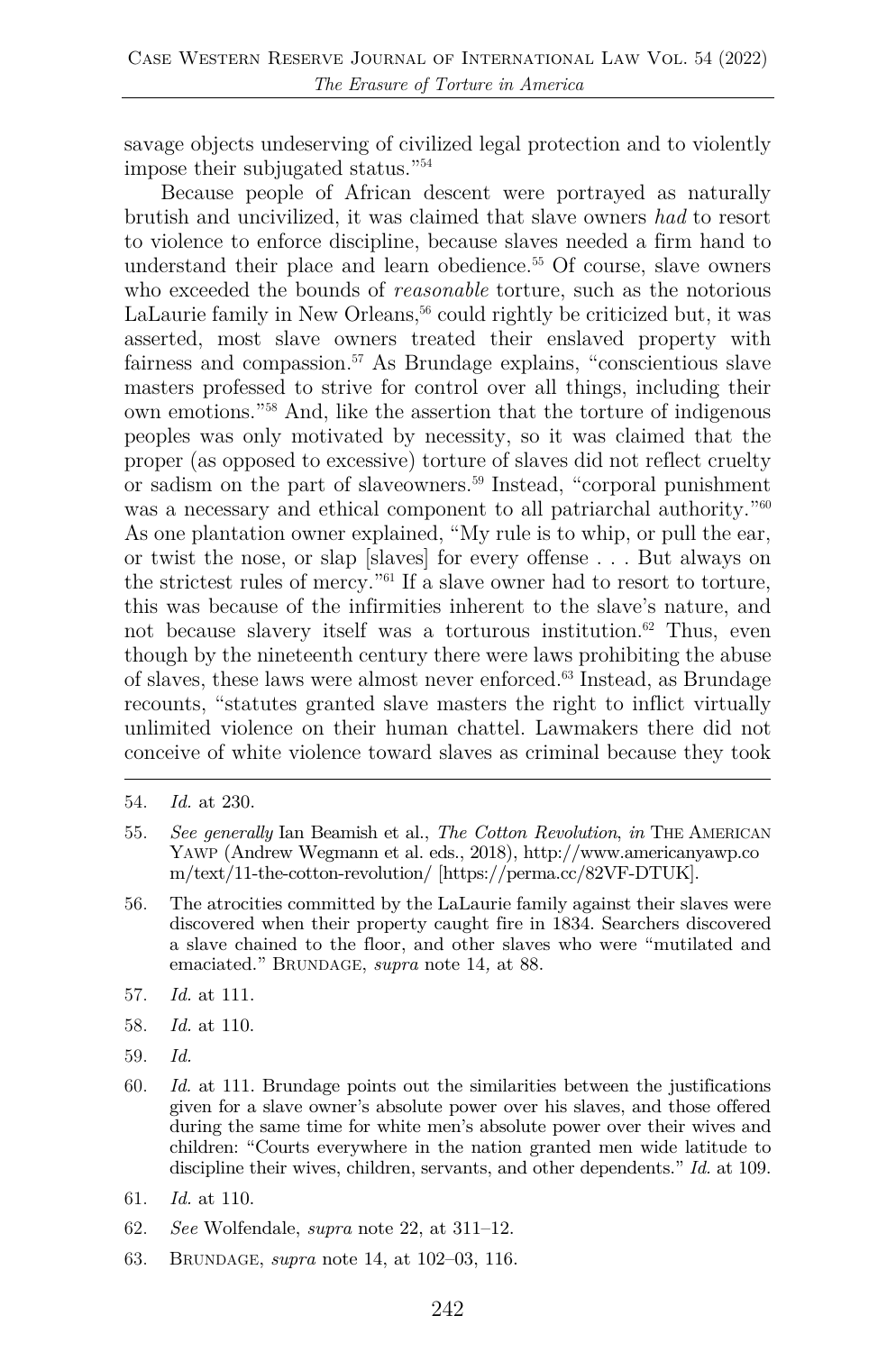it to be a routine and necessary feature of slavery."64 The rare convictions for cruelty or abuse of slaves that did occur were often overturned on appeal. For example, in *State v. Mann* (1829), the North Carolina Supreme Court overturned the conviction of John Mann for the assault and battery of his slave, Lydia, on the grounds that "'inherent in the relation of master and slave' was the fact that 'the power of the master must be absolute to render the submission of the slave perfect.'"65 The judge argued that "hard discipline 'belongs to the state of slavery'" and violence "'is inherent in the relation of master to slave.<sup>1066</sup> In practice, then, slaveowners could (and did) inflict extreme violence against enslaved persons with almost total impunity.

The narrative of torture as a necessary defense against barbarism recurs in the early 1900s during the U.S. invasion of the Philippines, when rumors began to spread of widespread atrocities, including the use of torture (particularly waterboarding), $67$  committed by U.S. troops against Filipino fighters and civilians.<sup>68</sup> These rumors culminated in a three-part feature in *Outlook* magazine that "not only criticized the military conduct of U.S. troops but provided details of the so-called 'water cure' torture based on information given by American officers."69 This report, in conjunction with pressure from journalists and some U.S. Senators, led to a U.S. Senate investigation in 1902 that "produced increasing evidence that torture had been an integral part of the colonial war conducted in the Philippines."70 In response to these findings, President Roosevelt defended the U.S. invasion of the Philippines, claiming that it represented "the triumph of civilization over forces which stand for the black chaos of savagery and barbarism."71 Roosevelt acknowledged that U.S. forces had committed atrocities, including torture, but stated that, for every American atrocity, "'a very cruel and treacherous enemy' had committed 'a

- 66. MORRIS, *supra* note 65, at 191; *Mann*, 13 N.C. at 266.
- 67. Paul Kramer, *The Water Cure: Debating Torture and Counterinsurgency— A Century Ago*, NEW YORKER (Feb. 17, 2008), https://www.newyorker.co m/magazine/2008/02/25/the-water-cure [https://perma.cc/5TX8-ZTJC].
- 68. *Id.*
- 69. Frank Schumacher, "*Marked Severities": The Debate over Torture During America's Conquest of the Philippines, 1899–1902*, 51 AMERIKANSTUDIEN/ AMERICAN STUDIES 475, 482 (2006).
- 70. *Id.* at 483*–*84.
- 71. Paul A. Kramer, *Race-Making and Colonial Violence in the U.S. Empire: The Philippine-American War as Race War*, 30 DIPLOMATIC HIST. 169, 169 (2006).

<sup>64.</sup> *Id.* at 99.

<sup>65.</sup> THOMAS D. MORRIS, SOUTHERN SLAVERY AND THE LAW 190–91 (1996); State v. Mann, 13 N.C. 263, 267 (1829).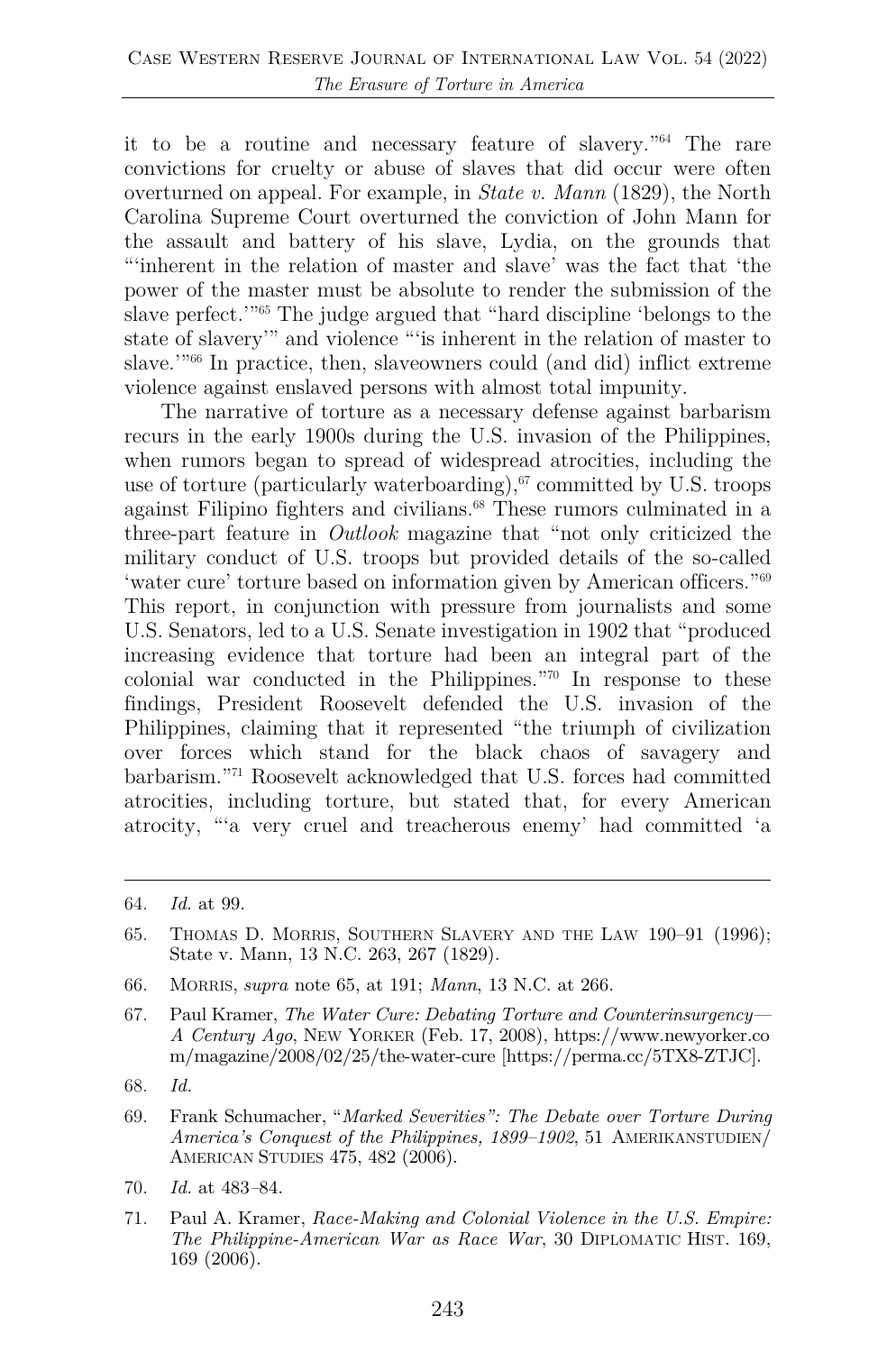hundred acts of far greater atrocity.'"<sup>72</sup> Just as the English colonists in 1622 justified their atrocities against indigenous peoples by reference to the "treacherous violence of the savages," members of the Roosevelt Administration also suggested that, if torture had occurred, it "might at times be justified by the frequent violations of the rules of 'civilized warfare' committed by a 'barbaric and treacherous' enemy."73 In contrast, U.S. forces were depicted as honorable and compassionate: "According to the islands' colonial governor and later president, William Howard Taft . . . 'never had a war been conducted in which more compassion, more restraint, and more generosity had been exhibited than in connection with the American officers in the Philippines.'"74

The Roosevelt Administration's framing of U.S. torture as an exceptional response to a savage and "uncivilized" enemy succeeded in diffusing public and political outrage at the atrocities, and the U.S. public rapidly became indifferent to repeated reports of torture by U.S. soldiers. A 1902 editorial in the *New York World* lamented:

The American public eats its breakfast and reads in its newspapers of our doings in the Philippines. It sips its coffee and reads of its soldiers administering the "water cure" to rebels; of how water with handfuls of salt thrown in to make it efficacious, is forced down the throats of the patients until their bodies become distended to the point of bursting; of how our soldiers then jump on the distended bodies . . . The American public takes another sip of its coffee and remarks, "how very unpleasant!" . . . But where is that vast national outburst of astounded horror which an old-fashioned America would have predicted reading such news?75

Within two years of this editorial, the scandal of U.S. torture in the Philippines had almost completely receded from public and political consciousness.76 No officer or soldier accused of torture in the Philippines served any prison time, $77$  and President Roosevelt was reelected in a landslide in 1904.78

74. Schumacher, *supra* note 69, at 485.

- 77. *See, e.g.*, Kramer, *supra* note 67.
- 78. Schumacher, *supra* note 69, at 485.

<sup>72.</sup> *Id.*

<sup>73.</sup> BRUNDAGE, *supra* note 14, at 45; Schumacher, *supra* note 69, at 485–86.

<sup>75.</sup> *Id.* at 488.

<sup>76.</sup> *See* Schumacher, *supra* note 69, at 492–93; *see also* Kramer, *supra* note 67.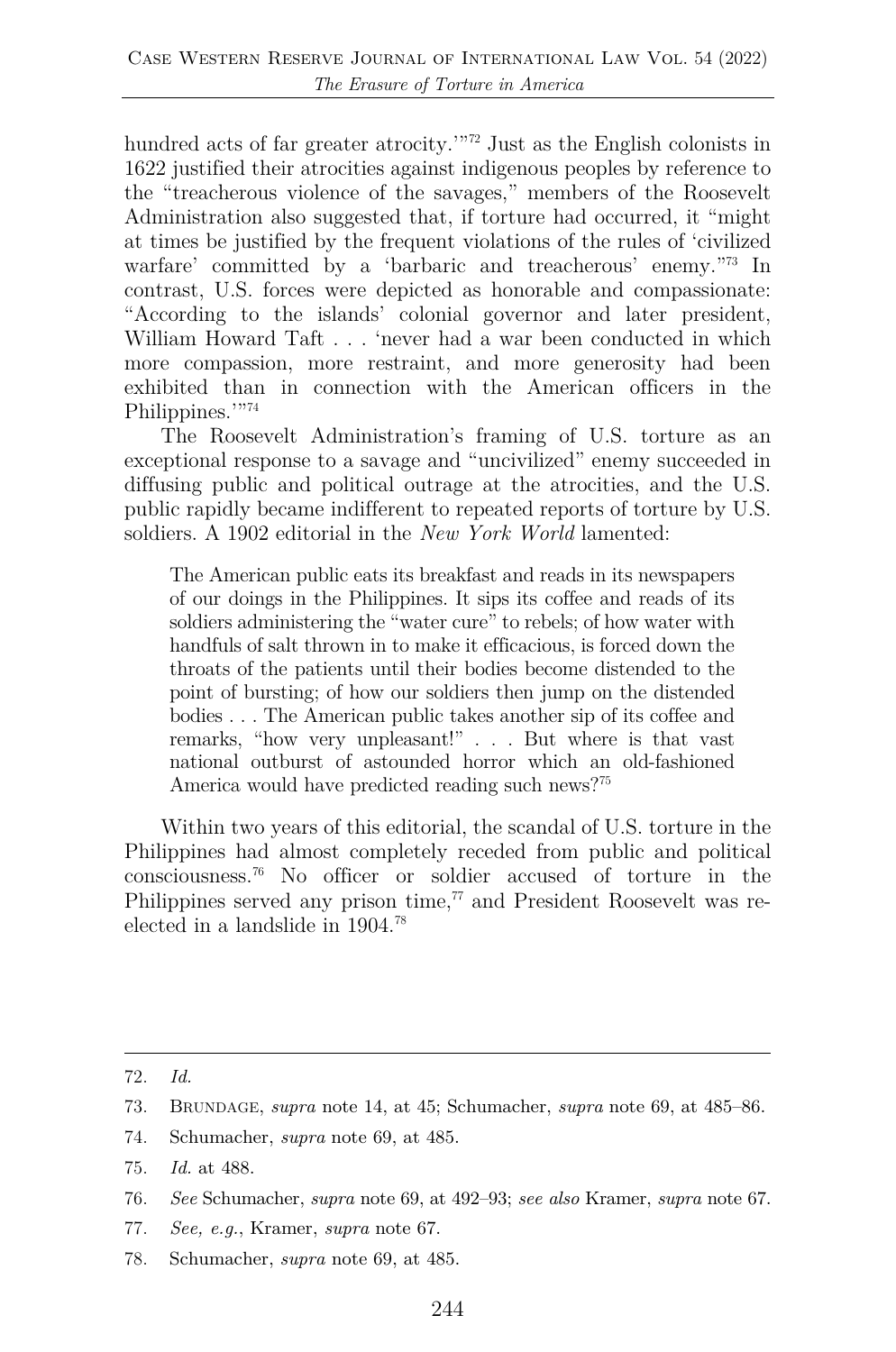#### IV. THE FUNCTION OF AMERICAN TORTURE

While there are important differences between these case studies (some of which I will discuss below), all three illustrate a distinctive pattern in the social and political narratives accompanying the use of torture and their function in inscribing and reinscribing the boundaries of white moral citizenship and upholding the myth of *Civilization v. Barbarism*. Firstly, the use of torture (whether inflicted by slaveowners, military forces, or even civilians) is characterized as a necessary evil: a regrettable tactic that good people are *forced* to resort to because of the barbaric, uncivilized, or savage nature of those with whom they are dealing. In the case of torture during conflict, such as in the Philippines, the use of torture is characterized as an *aberration*—a one-off event that does not reflect on the character of American people and that is justified by the enemy's savage behavior. <sup>79</sup> This construal of torture as a necessary tactic against a barbaric enemy reflects and reinforces the myth of *Civilization v. Barbarism*.<sup>80</sup> As Esch describes, in this myth, "a politically and culturally civilized western world is defined in opposition to a violent and barbaric eastern world."81 As Esch notes, this myth emerged in the early days of colonization "in order to legitimize and justify acts of genocide against indigenous Americans,"82 and found renewed purchase during the Cold War<sup>83</sup> the Vietnam War,  $84$  and, as will become clear, in America's response to  $9/11$ . In each case, this myth was used to justify the torture (and genocide) of nonwhite people by ascribing innate moral inferiority to them, thereby reifying and reinforcing the boundaries of moral citizenship around the concept of whiteness.

The torture of enslaved people was not framed as a one-off tactic against a barbaric enemy, but rather as treatment that was necessary in managing people who, due to the racialized identity imposed on them, were construed as inherently childlike and uncivilized, and who therefore required harsh discipline and punishment.85 The suffering of enslaved people as a result of torture was then minimized by reference

- 83. *Id.* at 371.
- 84. Roberts, *supra* note 14, at 241–42.
- 85. *Id.* at 241.

<sup>79.</sup> *See* Kramer, *supra* note 71, at 169; BRUNDAGE, *supra* note 14, at 51.

<sup>80.</sup> *See* Esch, *supra* note 15, at 358. Esch argues that this myth works in conjunction with, and mutually reinforces, the myth of *American Exceptionalism*, which "consists of three main ideas: America is a 'chosen nation,' America has a 'calling' or 'mission,' and, in answering that calling, America represents the forces of good against evil." *Id.* at 366.

<sup>81.</sup> *Id.* at 370.

<sup>82.</sup> *Id.* at 371.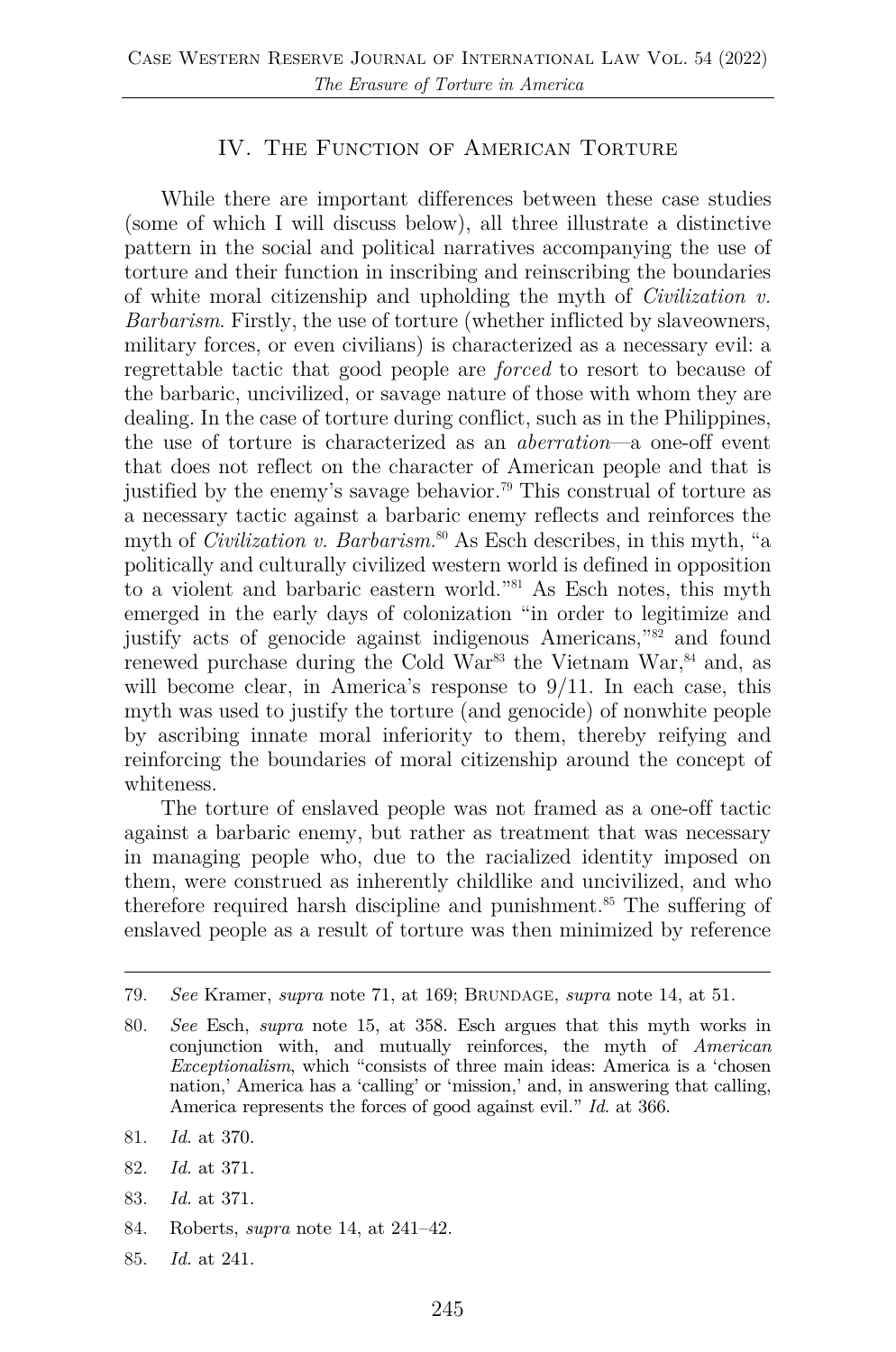to their "naturally" high tolerance for pain.<sup>86</sup> Because enslaved people were constructed via a racialized identity as inherently morally inferior and thus deserving of torture, the justification for the torture of slaves follows the pattern of reinforcing white moral citizenship that we see in the other cases of U.S. torture, and similarly reinforces the racialized myth of *Civilization v. Barbarism*.

Secondly, because the torture of nonwhite persons in each of these cases is justified as a method that is required only because of the uncivilized nature of those against whom it is used, torturers are depicted as motivated by necessity, even by compassion (as in the case of slavery), and not by sadism or cruelty. In all three case studies, the character and motivations of American torturers are distinguished from the character and motivations of cruel or tyrannical torturers or those who engage in excesses, like the LaLaurie family. Such people are "bad apples," who give good torturers a bad name. These narratives then support the view that the perpetrators of torture do not deserve to be punished, because they were only doing what was necessary.

Thus, few, if any, of those who engage in torture are held legally accountable for their actions. I have already noted how few slaveowners were held accountable for the torture of enslaved people. In the case of the use of torture in the Philippines, even those who were found guilty of war crimes faced no serious repercussions, let alone imprisonment. For example, Brigadier General Jacob Smith, who had ordered his officers to "kill and burn" saying, "[t]he more you kill and burn, the better it will please me," was court-martialed and found guilty but "was simply reprimanded and made to retire early."<sup>87</sup> Similarly, Captain George W. Brandle, who was court-martialed in June 1900 for torturing two Filipino prisoners by hanging them by the neck multiple times, was acquitted despite admitting that he had used these methods.<sup>88</sup> He claimed, in his defense, that his actions did not constitute torture because "his intentions had been justified and legitimate."89

- 87. Kramer, *supra* note 67.
- 88. BRUNDAGE, *supra* note 14, at 157–58.
- 89. *Id.* at 157. This defense offered by Captain Brandle (and his definition of torture) is strikingly similar to the definition of the crime of torture that was put forward in the August 1, 2002 memo on the "Standards of Conduct for Interrogation" prepared by the Office of Legal Counsel ("OLC") for the White House. This memo defines torture as follows: "a defendant is guilty of torture only if he acts with the express purpose of inflicting severe pain or suffering on a person within his custody or physical control . . . Further, a showing that an individual acted with a good faith belief that his conduct would not produce the result that the law prohibits negates specific intent . . . Where a defendant acts in good faith, he acts with an honest belief that he has not engaged in the proscribed conduct." U.S. Dep't of Just., *Memorandum for Alberto R. Gonzales, Counsel to the President, Re:*

<sup>86.</sup> *See* BRUNDAGE, *supra* note 14, at 108.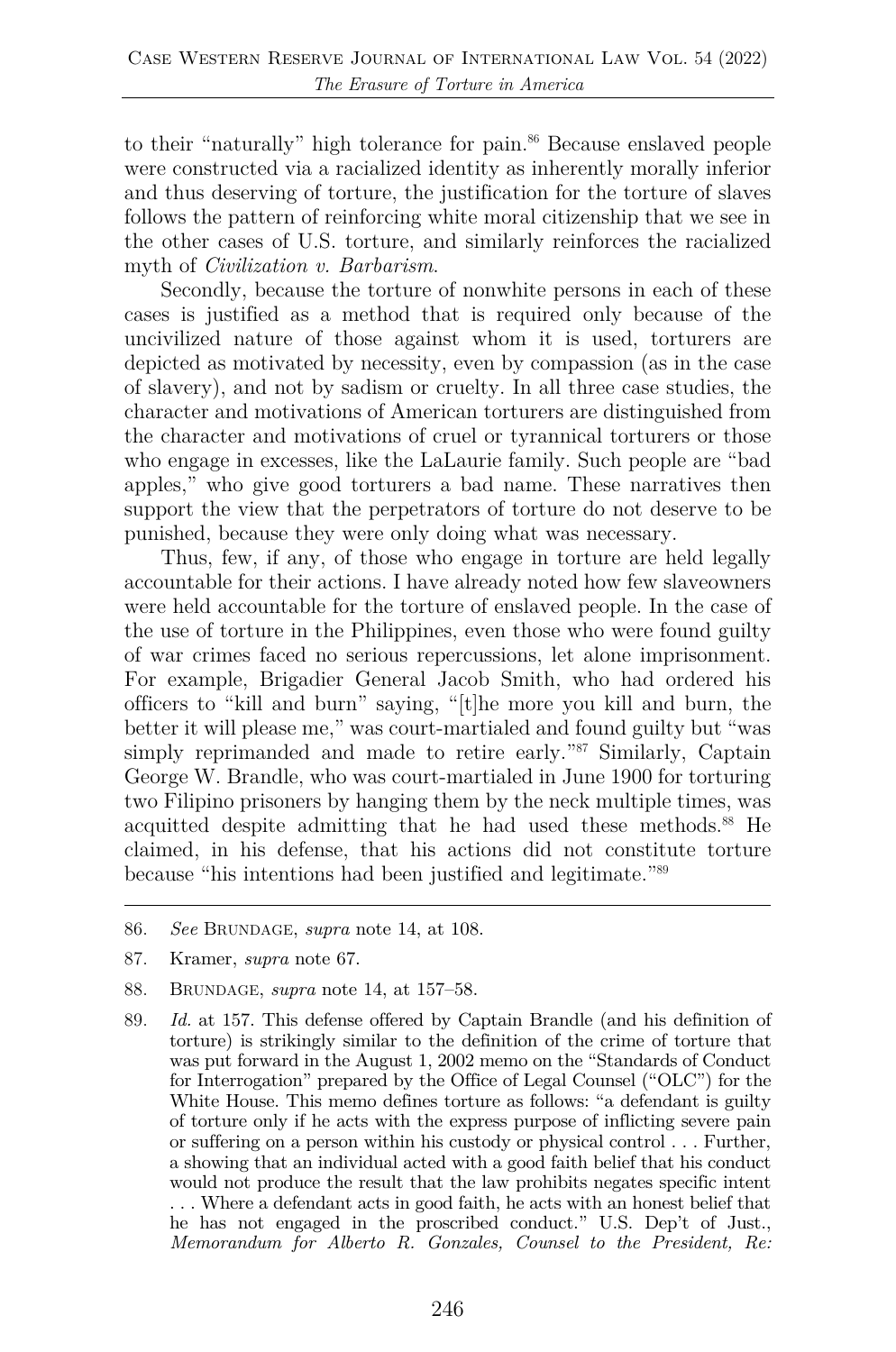In each of the above cases, the repeating pattern of demeaning the victims of torture, justifying (and minimizing) the use of torture, and failing to hold perpetrators accountable leads to the forms of erasure described in the introduction. The *victims* of torture are erased from public and political concern because they are viewed as deserving of torture because of their inherently barbaric or uncivilized nature. The victims' *experience* of torture is erased when their suffering is depicted (as in the case of enslaved persons) as not really torture at all. Then, the *fact* of torture recedes from public and political consciousness as reference to torture ceases to occupy news cycles and political debates. Finally, over time, the fact of torture disappears entirely from, or is grossly misrepresented in, educational materials, public monuments, and other forms of public memory that refer to the historical contexts in which torture occurred. For example, for many decades, the torture, genocide, and enslavement of indigenous peoples was forgotten or deliberately mispresented,<sup>90</sup> as when the practice of "scalping" was attributed almost exclusively to indigenous peoples despite being frequently used by white settlers and militia against indigenous peoples.91

During the time of slavery, erasure of the fact of torture was incomplete and partial. Slaveowners never used the term "torture" to describe what they argued was the necessary physical disciplining of enslaved people, but accounts of the torture of slaves were circulated in Northern states to generate support for abolition movements.<sup>92</sup> However, since the abolition of slavery, many public accounts of slavery, such as those that appear in educational materials for high school students<sup>93</sup> and in the narratives of slavery presented at former

*Standards of Conduct for Interrogation Under 18 U.S.C §§ 2340-2340A*, *in* THE TORTURE MEMOS: RATIONALIZING THE UNTHINKABLE 45–46 (David Cole ed., 2009). "Thus, even if the defendant knows that severe pain will result from his actions, if causing such harm is not his objective, he lacks the specific requisite intent." *Id.* at 45.

- 90. For example, textbooks "downplay or ignore the atrocities committed against Indigenous people by settlers and colonists in the foundation of what is currently California." *See* Allison Herrera, *Indigenous Educators Fight for an Accurate History of California*, HIGH COUNTRY NEWS (Apr. 29, 2019), https://www.hcn.org/issues/51.7/tribal-affairs-indigenous-educatorsfight-for-an-accurate-history-of-california-missions [https://perma.cc/6LSQ-8724].
- 91*. See generally* James Axtell & William C. Sturtevant, *The Unkindest Cut, or Who Invented Scalping?*, 37 WM. & MARY Q., 452 (1980) (discussing the historiography of scalping, in particular relying on evidence that European settlers engaged in the practice).
- 92. BRUNDAGE, *supra* note 14, at 92–93.
- 93. Cynthia Greenlee, *How History Textbooks Reflect America's Refusal to Reckon with Slavery*, VOX (Aug. 26, 2019, 2:00 PM), https://www.vox.com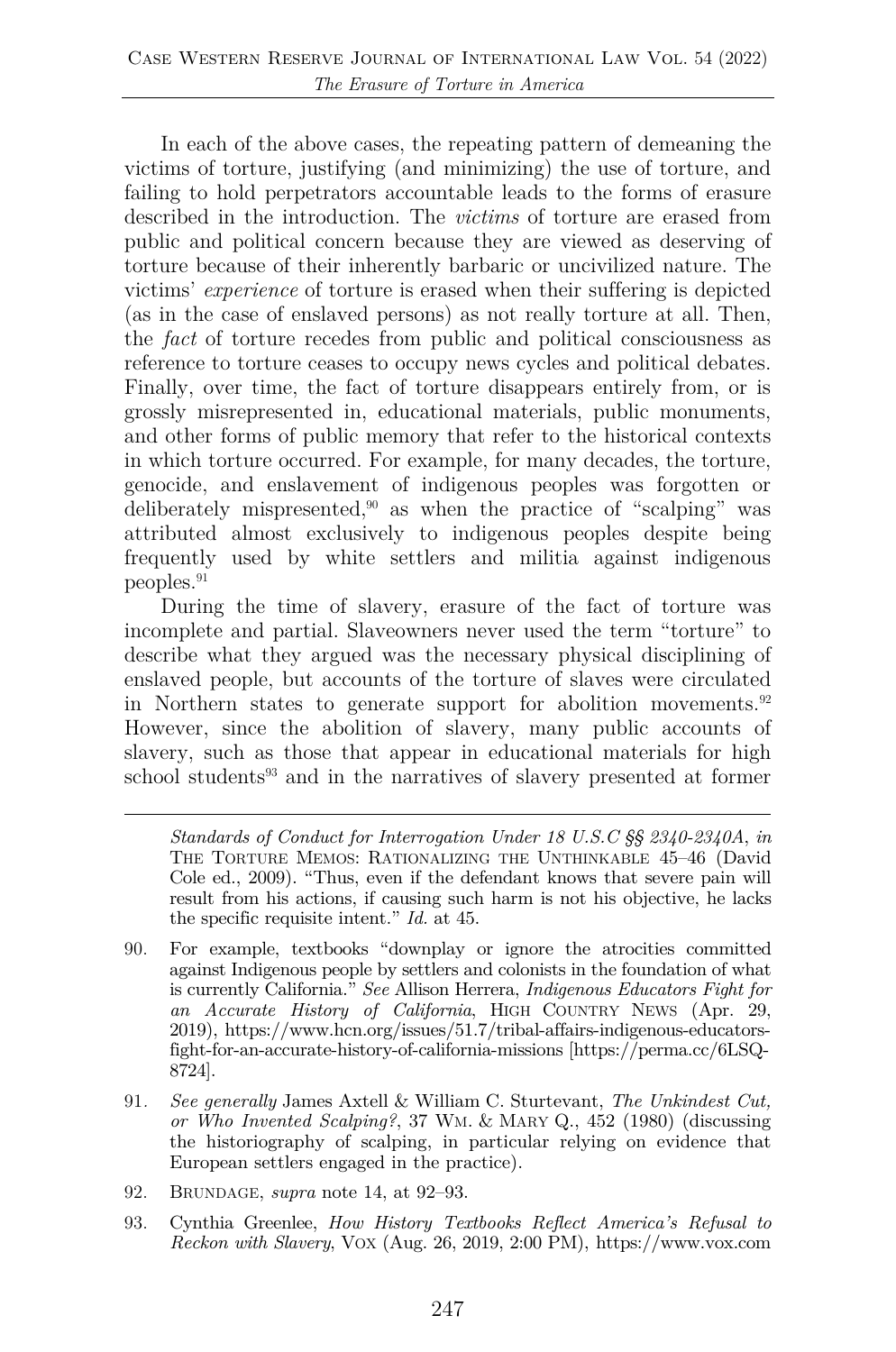plantations94 fail to address or even mention the scale and nature of the torture of enslaved persons. Instead, some textbooks for high school students promulgate a counter-narrative that presents slavery as a largely benevolent institution.<sup>95</sup> The current movement to ban the teaching of Critical Race Theory in schools<sup>96</sup> represents a further deliberate attempt to erase the history and legacy of slavery and thus contributes to the erasure of the fact of the torture of enslaved persons, and the erasure of the victims' experiences and perspectives.

In the case of the war in the Philippines, the erasure of the fact of torture and the victims of torture from public and political consciousness began very soon after the use of torture by U.S. forces became public knowledge. <sup>97</sup> Over time, as with the case of slavery, a counter-narrative emerged that not only erased the use of torture completely but characterized the war in the Philippines as a useful case study for unconventional warfare.98 This erasure of torture is so thoroughgoing that, at start of the War on Terror, military and foreign policy experts argued that the U.S. experience in the Philippines could provide valuable lessons for fighting guerilla and insurgency forces. As Frank Schumacher explains:

The highly contested acquisition and administration of overseas colonial possessions [was] praised as evidence of successful nationbuilding; the architects of empire celebrated; and the military conquest of the Philippine Islands, one of the bloodiest colonial wars ever, [was] re-interpreted in light of the "war on terror" as "one of the most successful counterinsurgencies waged by a Western army in modern times." This new interpretation of a century-old conflict fought to contain colonial resistance views the Philippine-American War as a prime example for America's ability to successfully wage limited small wars long before the Vietnam disaster. According to publicist Max Boot, Americans should draw inspiration and self-confidence from this historical

/identities/2019/8/26/20829771/slavery-textbooks-history [https://perma. cc/GP76-C6RU].

- 94. Perry Carter, David L. Butler & Derek H. Alderman, *The House that Story Built: The Place of Slavery in Plantation Museum Narratives*, 66 PRO. GEOGRAPHER 547, 548 (2014).
- 95. *See generally* Joe Heim, *Teaching America's Truth*, WASH. POST (Aug. 28, 2019), https://www.washingtonpost.com/education/2019/08/28/teach ing-slavery-schools/ [https://perma.cc/5TTX-VH9X].
- 96. Rashawn Ray & Alexandra Gibbons, *Why Are States Banning Critical Race Theory?*, BROOKINGS (Aug. 13, 2021), https://www.brookings.edu /blog/fixgov/2021/07/02/why-are-states-banning-critical-race-theory/ [https://perma.cc/HBV8-TSWP].
- 97. *See* Schumacher, *supra* note 69, at 492.
- 98. *Id.* at 495.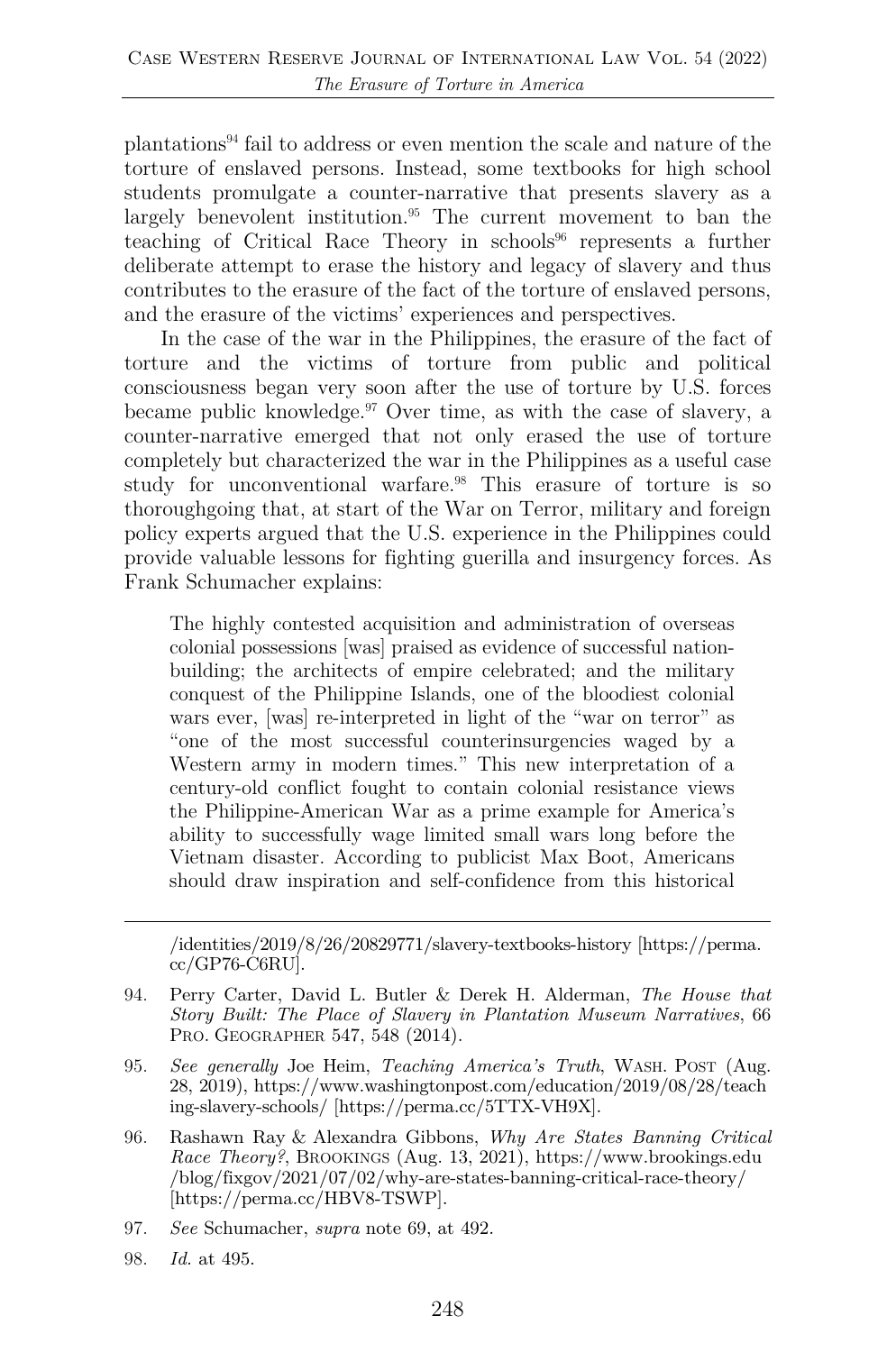experience and: "be less apologetic, less hesitant, less humble. America should not be afraid to fight 'the savage wars of peace' if necessary to enlarge the 'empire of liberty.' It has done it before." Journalist Robert Kaplan even included the war's experience in his "Ten Rules for Managing the World." The Philippine-American War and its counterinsurgency insights have also gained prominence in military circles. The renewed interest prompted historical symposia convened by the U.S. Army and the Marine Corps, inspired essay competitions at the military academies, and produced numerous analyses of the war's tactical insights for current operations.<sup>99</sup>

Thus, the extensive use of torture by U.S. soldiers in the Philippines has not only been completely erased from public and political consciousness; it has been replaced by a narrative that depicts that conflict as an example of U.S. military innovation and bravery.

#### V. The Post-9/11 Torture Program

It does not take much more than a cursory examination to notice the similarities between the narratives of justification and patterns of erasure discussed in Part IV, and the public, media, and political discourse around, and subsequent erasure of, the post-9/11 torture program. The similarities with the case of torture in the Philippines are particularly striking, due to the shared context of a foreign conflict, but are echoed in all three cases. One significant difference between the post-9/11 torture program and the cases discussed above is that the post-9/11 torture program was explicitly authorized by the Bush  $\text{Administration}^{100}$  and publicly defended by politicians, journalists, ethicists, and lawyers.101 That the existence (and the victims) of the post-9/11 torture program were *still* able to be effectively erased from public and political consciousness despite these facts represents an unprecedented shift toward the normalization of torture in America and the ongoing denial of such normalization—a point that has significant consequences for the acceptance of torture in domestic contexts, particularly in the prison system, as I will discuss in my conclusion.

#### *A. Torture as a Necessary Tool Against a Barbaric and Unique Enemy*

One of the key narratives that emerged after 9/11, and that played an important role in legitimizing not only the use of torture but the

100. HUM. RTS. WATCH, *supra* note 1, at 2.

<sup>99.</sup> *Id.* at 476.

<sup>101.</sup> *See, e.g.*, Gregory Korte & David Jackson, *CIA Director Defends Agency's Handling of Torture*, USA TODAY (Dec. 11, 2014, 5:51 PM), https://www. usatoday.com/story/news/politics/2014/12/11/cia-director-brennan-torture -defense/20245991/ [https://perma.cc/KJV5-7D8F].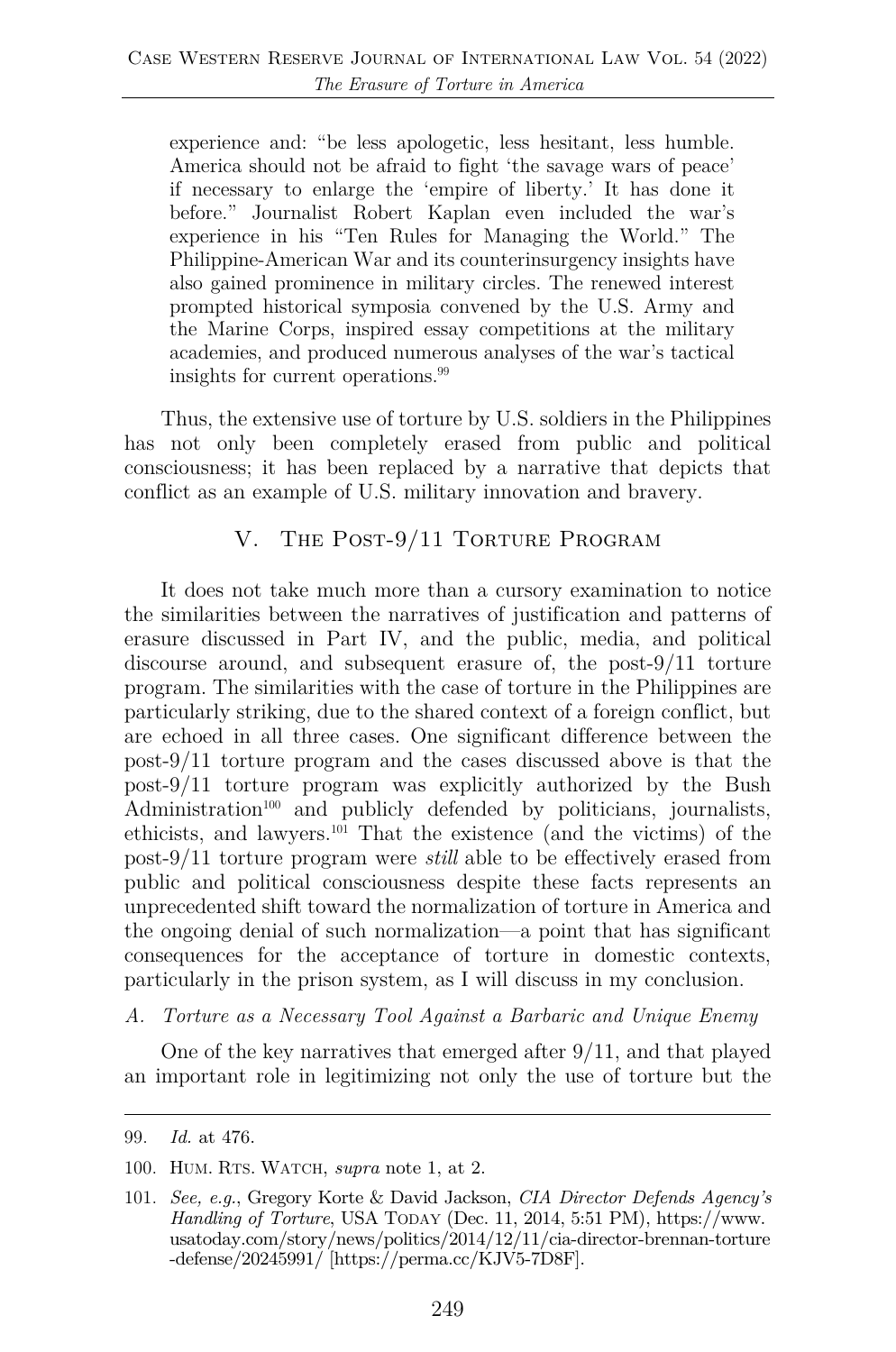wars in Iraq and Afghanistan, is a version of the myth of *Civilization v. Barbarism*. As Jennifer Esch explains, within a few days of the 9/11 attacks, the Bush Administration—as well as many political and media commenters—drew a distinction between so-called "barbaric" Islamic terrorism and American civilization. The terrorists "'hate all civilization and culture and progress' (Bush, 24 Nov. 2001)" and "'a group of barbarians have declared war on the American people' (Bush, 15 Sept. 2001)."102 Furthermore, Attorney General John Ashcroft affirmed:

[T]he attacks of September 11th drew a bright line of demarcation between the civil and the savage, and our nation will never be the same. On one side of the line are freedom's enemies, murderers of innocents in the name of a barbarous cause. On the other side are friends of freedom; citizens of every race and ethnicity, bound together in quiet resolve to defend our way of life.103

The narrative depicting al-Qaeda as a uniquely savage and barbaric enemy then played a significant role in justifying the resort to torture. Echoing the defenses offered by English colonists in 1622 for the torture of indigenous peoples, the Bush Administration argued that al-Qaeda fighters did not deserve and were not entitled to the legal protections of the Geneva Conventions because they were "unlawful enemy combatants."104 And, when fighting such a uniquely dangerous enemy, "there was a before  $9/11$  and there was an after  $9/11$ . After  $9/11$  the gloves come off," in the words of Cofer Black, Director of the CIA's Counterterrorist Center from 1999 until May 2002. 105

#### *B. Torture as an Aberration*

Because al-Qaeda was depicted as a barbaric enemy that posed a deadly, even existential,<sup>106</sup> threat to the United States, torture was represented as an unprecedented tactic the use of which was only (reluctantly) contemplated out of necessity. For example, according to James Mitchell, the psychologist who helped design the CIA's enhanced

- 105. *What Happens When the Gloves Come Off*, HUM. RTS. WATCH (Apr. 8, 2008, 8:00 PM), https://www.hrw.org/news/2008/04/08/what-happenswhen-gloves-come [https://perma.cc/QZP3-V84Q].
- 106. I discuss this depiction of the threat of terrorism in Jessica Wolfendale, *The Narrative of Terrorism as an Existential Threat*, *in* THE ROUTLEDGE HANDBOOK OF CRITICAL TERRORISM STUDIES 114 (Richard Jackson ed., 2016); *see also* RICHARD JACKSON, WRITING THE WAR ON TERRORISM: LANGUAGE, POLITICS AND COUNTER-TERRORISM (2005) (highlighting the juxtaposition between terrorists as "evil, barbaric and inhuman" and America and its coalition partners as "heroic, decent and peaceful").

<sup>102.</sup> Esch, *supra* note 15, at 382.

<sup>103.</sup> *Id.*

<sup>104.</sup> Hajjar, *supra* note 11, at 165–66.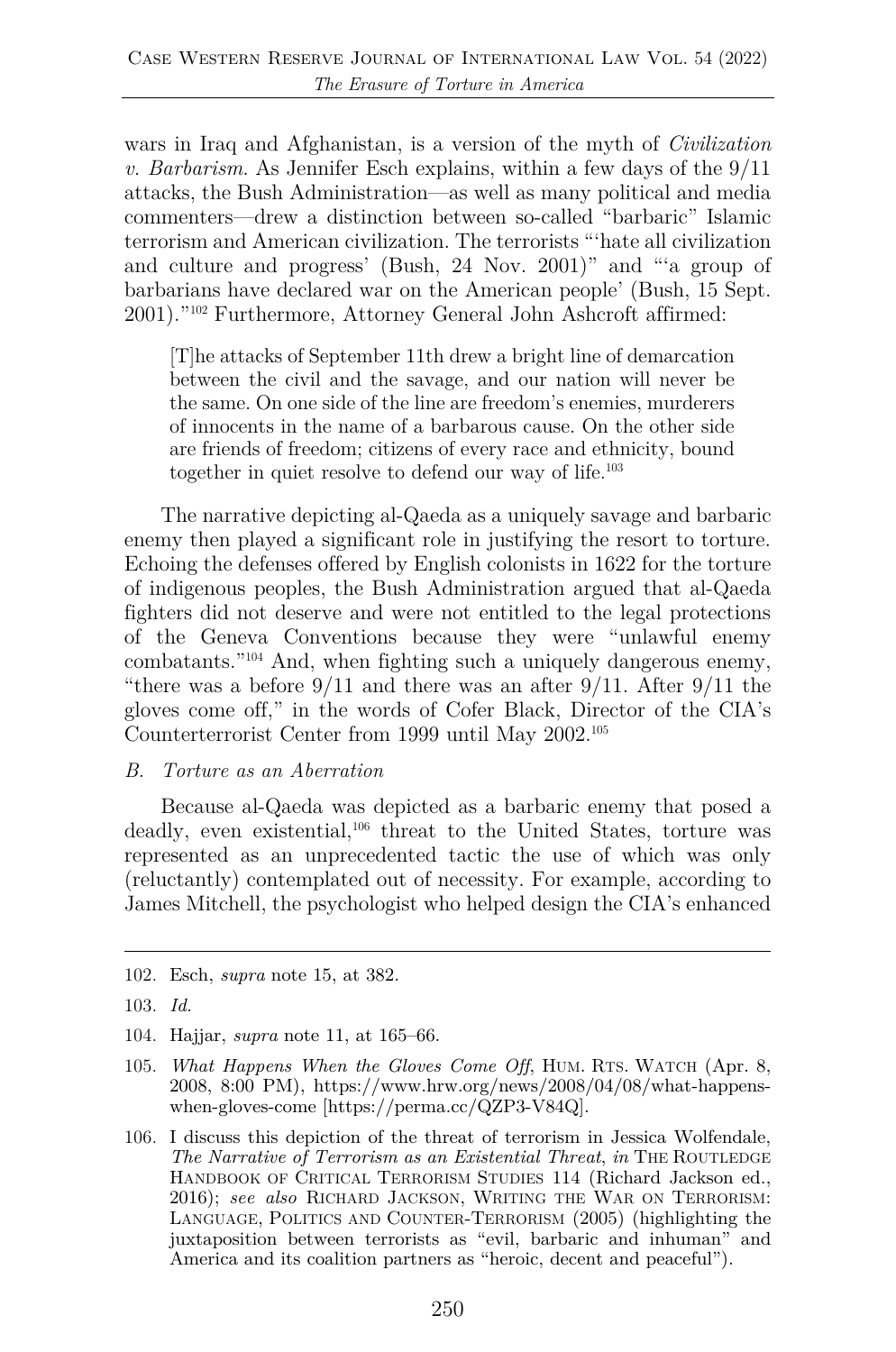interrogation program, the CIA approached him and another psychologist for this role because "[the CIA] would have been derelict had [the CIA] not sought them out when it became clear that [the] CIA would be heading into the *uncharted territory of the program*."107 This characterization of the CIA's use of torture as "uncharted territory" not only ignores the cases of torture in America discussed in Part III, but neatly elides the long history of CIA research into torture, use of torture, and the training of torturers in Latin and South America.108

This depiction of the post-9/11 torture program as an unprecedented response to an existential threat was reflected and reinforced through the academic and media debates about the ethics of torture that emerged soon after the post-9/11 torture program became public knowledge.109 The majority of these debates began by presenting some version of the "ticking bomb scenario"—a hypothetical scenario in which the audience is asked whether torturing a captured terrorist to find out the location of a bomb is morally permissible.<sup>110</sup> Indeed, a version of this scenario appears in the August 1, 2002 "Standards of Conduct for Interrogation" memo prepared by the Office of Legal Counsel for the Department of Justice, in a discussion of possible legal defenses for U.S. personnel who might be charged with torture:

[A] detainee may possess information that could enable the United States to prevent attacks that potentially could equal or surpass the September 11 attacks in their magnitude. Clearly, any harm that might occur during an interrogation would pale to insignificance compared to the harm avoided by preventing such an attack.111

Thus, torture is acknowledged to be "abhorrent both to American law and values and to international norms," as the first sentence of the

<sup>107.</sup> JAMES MITCHELL, ENHANCED INTERROGATION: INSIDE THE MINDS AND MOTIVES OF THE ISLAMIC TERRORISTS TRYING TO DESTROY AMERICA 49 (2016) (emphasis added).

<sup>108.</sup> *See generally* MCCOY, *supra* note 43.

<sup>109.</sup> *See* Rebecca Evans, *The Ethics of Torture*, 7 HUM. RTS. & HUM. WELFARE 53, 54 (2007).

<sup>110.</sup> See generally Alan Dershowitz, *Want to Torture? Get a Warrant*, SFGATE (Jan. 22, 2002), https://www.sfgate.com/opinion/openforum/a rticle/want-to-torture-get-a-warrant-2880547.php [https://perma.cc/HG 39-N3CZ]; Mark Bowden, *The Dark Art of Interrogation*, THE ATLANTIC (Oct. 1, 2003), https://www.theatlantic.com/magazine/archive/2003/10 /the-dark-art-of-interrogation/302791/ [https://perma.cc/ELJ5-K485], for two prominent examples from the media at the time.

<sup>111.</sup> U.S. Dep't of Just., *supra* note 89, at 92.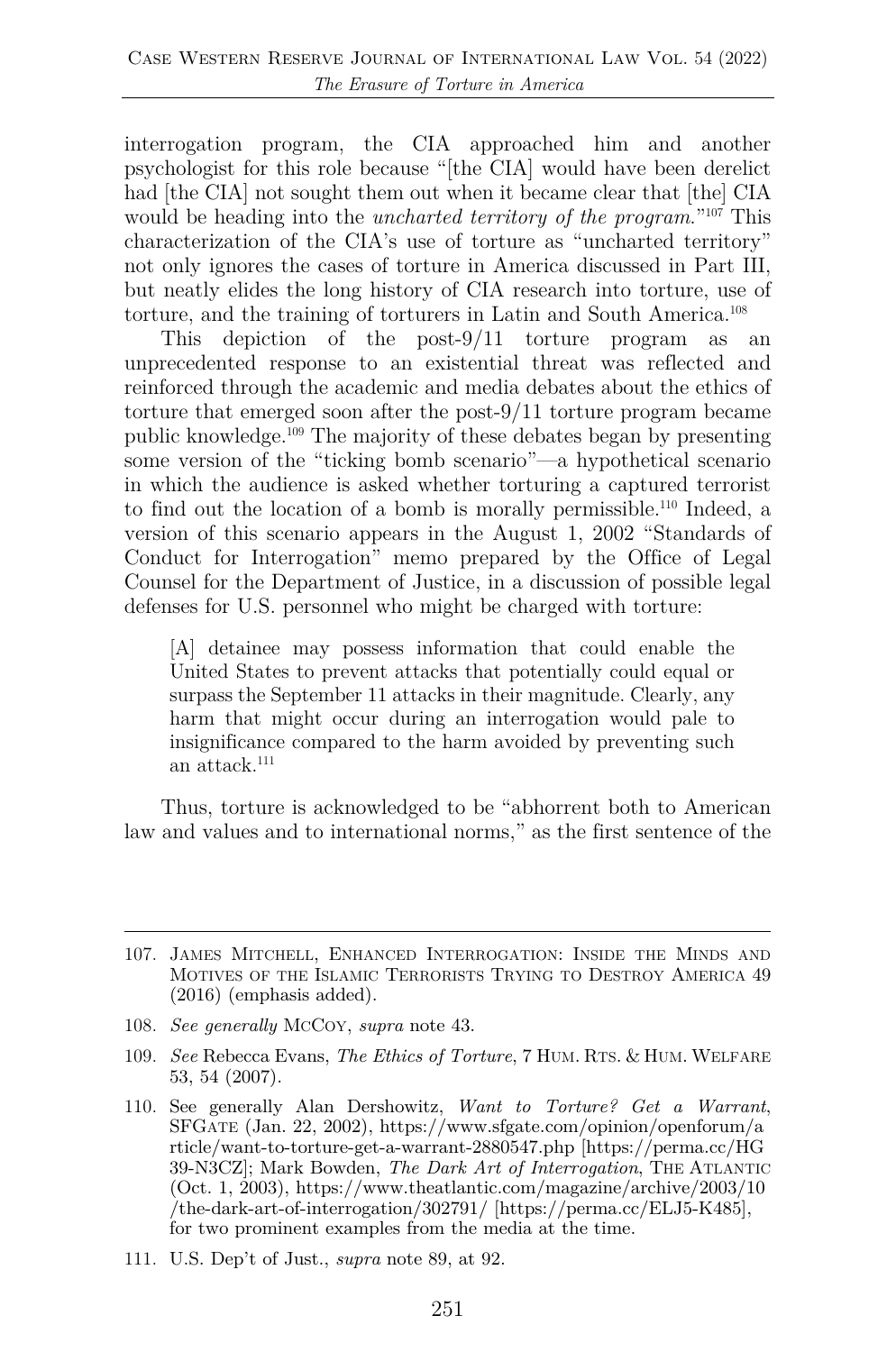December 30, 2004, Office of Legal Counsel memo states,<sup>112</sup> but the nature of the War on Terror and the supposedly uniquely dangerous nature of the enemy are claimed to justify the resort to extreme measures.

Framing the question of torture as if it were only *now* a tactic that the United States might have to (reluctantly) use to fight a barbaric enemy completely erases the history and scale of American torture and reinforces the long-standing myth of *Civilization v. Barbarism*. Additionally, by focusing on whether a single, hypothetical, act of torture might be justified, this framing of torture masks, and deflects attention away from, the fact that the post-9/11 torture program was a systematic practice affecting hundreds, if not thousands, of prisoners, that involved policies, procedures, institutional support, and the training of torturers.113 By fostering the assumption that it is possible to debate the use of torture from a hypothetical and objective perspective, this narrative of torture helps sustain the myth that the debate about torture is a debate about what we *might* do, and not a debate about what we *have* done, and are doing. As I have argued here, torture in the United States is not and never has been a matter of merely hypothetical debate.

This narrative also deflects attention away from the function of U.S. torture in enforcing white moral citizenship, since it frames the use of torture as dictated solely by considerations of necessity. But, as I argued in Part II, a state's choice to use torture has always required the creation of a torturable class. The social and political narratives used to defend the torture of indigenous peoples, enslaved people, and Filipino soldiers and civilians, were employed again in the post-9/11 torture program. <sup>114</sup> As in these earlier cases, these narratives reinforce white moral citizenship by targeting nonwhite peoples who are classified as savage and uncivilized, and thereby serves to "acclimate the American public to the infliction of pain and degradation on nonwhite bodies."115

*C. Torture as Motivated by Duty* 

The narrative of torture as an aberration sustains the myth that the use of torture does not reflect negatively on American character or

- 114. Roberts, *supra* note 14, at 244.
- 115. *Id.*

<sup>112.</sup> U.S. Dep't of Just., *Memorandum for James B. Comey, Deputy Attorney General, Re: Legal Standards Applicable Under 18 U.S.C §§ 2340-2340A*, *in* THE TORTURE MEMOS: RATIONALIZING THE UNTHINKABLE 128, 128 (David Cole ed., 2009).

<sup>113.</sup> Alette Smeulers & Sander van Niekerk, *Abu Gharib and the War on Terror: A Case Against Donald Rumsfeld?*, 51 CRIME L. & SOC. CHANGE 327, 346 (2009).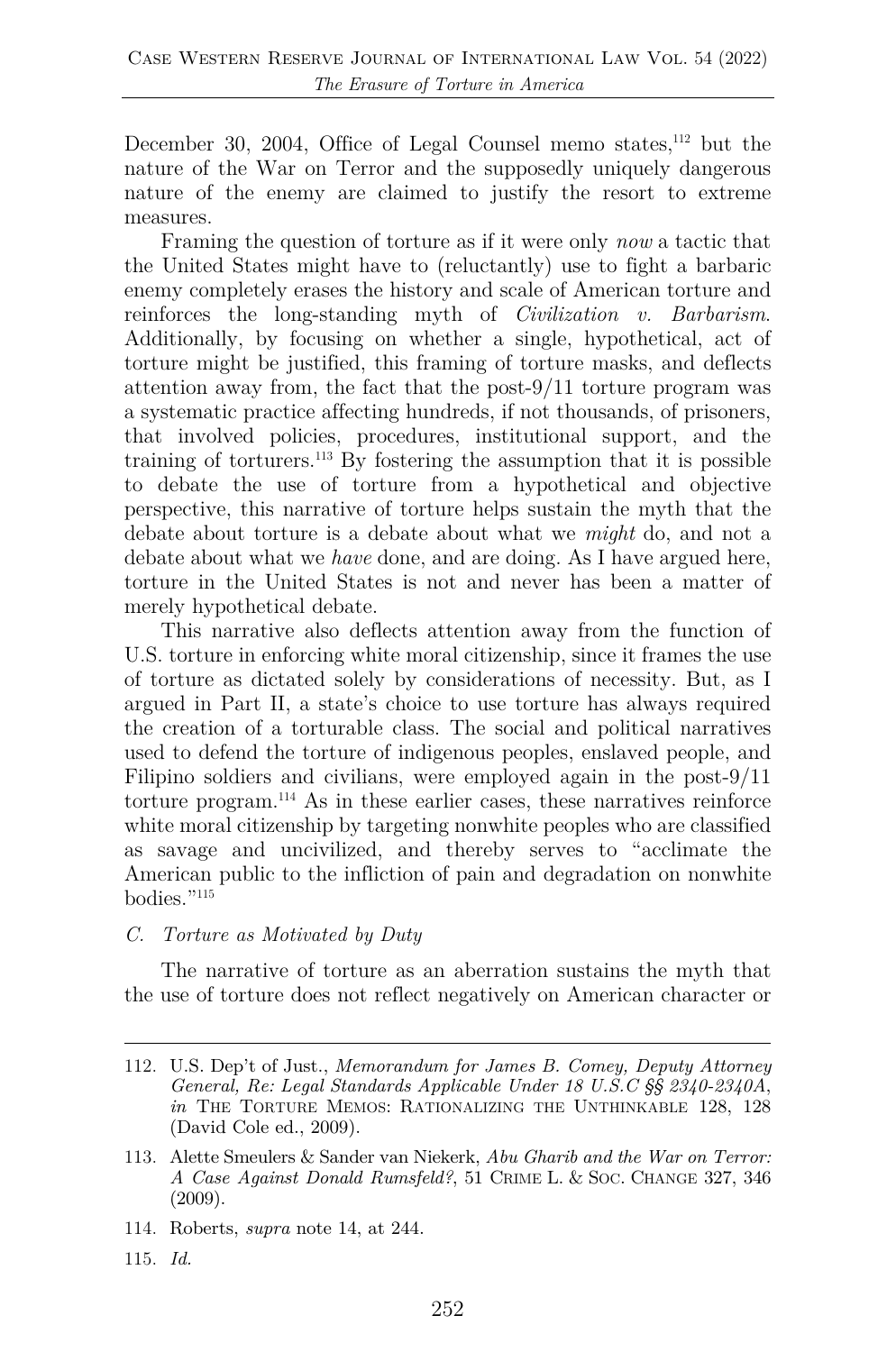values. For example, like President Roosevelt's claim that the torture in the Philippines was "wholly exceptional,"116 in the aftermath of the revelations of the torture at Abu Ghraib, President Bush asserted that "the abuse did 'not reflect the nature of the American people,' but merely the 'actions of a handful of soldiers,' and therefore it 'should not taint the tens of thousands who serve honorably in Iraq.'"117 Defenders of the post-9/11 torture program drew a distinction between the "bad" torturers at Abu Ghraib, and "good" torturers, who acted professionally; a distinction reflected in the decision to refer to torture as "enhanced interrogation." For example, James Mitchell described the events at Abu Ghraib as the actions of a few rogue individuals and worried about the negative impact of the scandal on the CIA's enhanced interrogation program: "I knew the CIA's interrogation program would take a hit because of the stupid and self-indulgent criminal activities of a few bored and poorly supervised military officers."118 In Mitchell's eyes, the torture at Abu Ghraib had nothing to do with the CIA interrogation program which, in his view, was professional, lawful, and necessary. Indeed, he suggests that the professionalism of the CIA program prevented even worse abuses:

I think in retrospect that the troublesome things done later on by the few officers who did go outside approved guidelines illustrates how bad it could have been throughout the CIA's interrogation program without a carefully crafted list of techniques approved by the Department of Justice and closely monitored during implementation.<sup>119</sup>

The claim that the post-9/11 torture program was motivated by duty, necessity, and professionalism is echoed by the contributing authors to *Rebuttal: The CIA Responds to the Senate Intelligence Committee's Study of Its Detention and Interrogation Program*. 120 Porter J. Goss, former director of the CIA, described the Senate report as a "betrayal of those who took the risks to keep us safe while following clear, lawful guidelines under programs properly vetted and approved by lawyers, the Department of Justice, policy makers, and

- 118. MITCHELL, *supra* note 107, at 231.
- 119. *Id.* at 42.

<sup>116.</sup> Kramer, *supra* note 71, at 1.

<sup>117.</sup> Elazar Barkan, *The Worst Is Yet to Come: Abu Ghraib and the Politics of Not Apologizing*, *in* TAKING WRONGS SERIOUSLY: APOLOGIES AND RECONCILIATION 311 (Elazar Barkan & Alexander Karn eds., 2006).

<sup>120.</sup> *See* George J. Tenet, *Introduction*, *in* REBUTTAL: THE CIA RESPONDS TO THE SENATE INTELLIGENCE COMMITTEE'S STUDY OF ITS DETENTION AND INTERROGATION PROGRAM 3, 5 (Bill Harlow ed., 2015).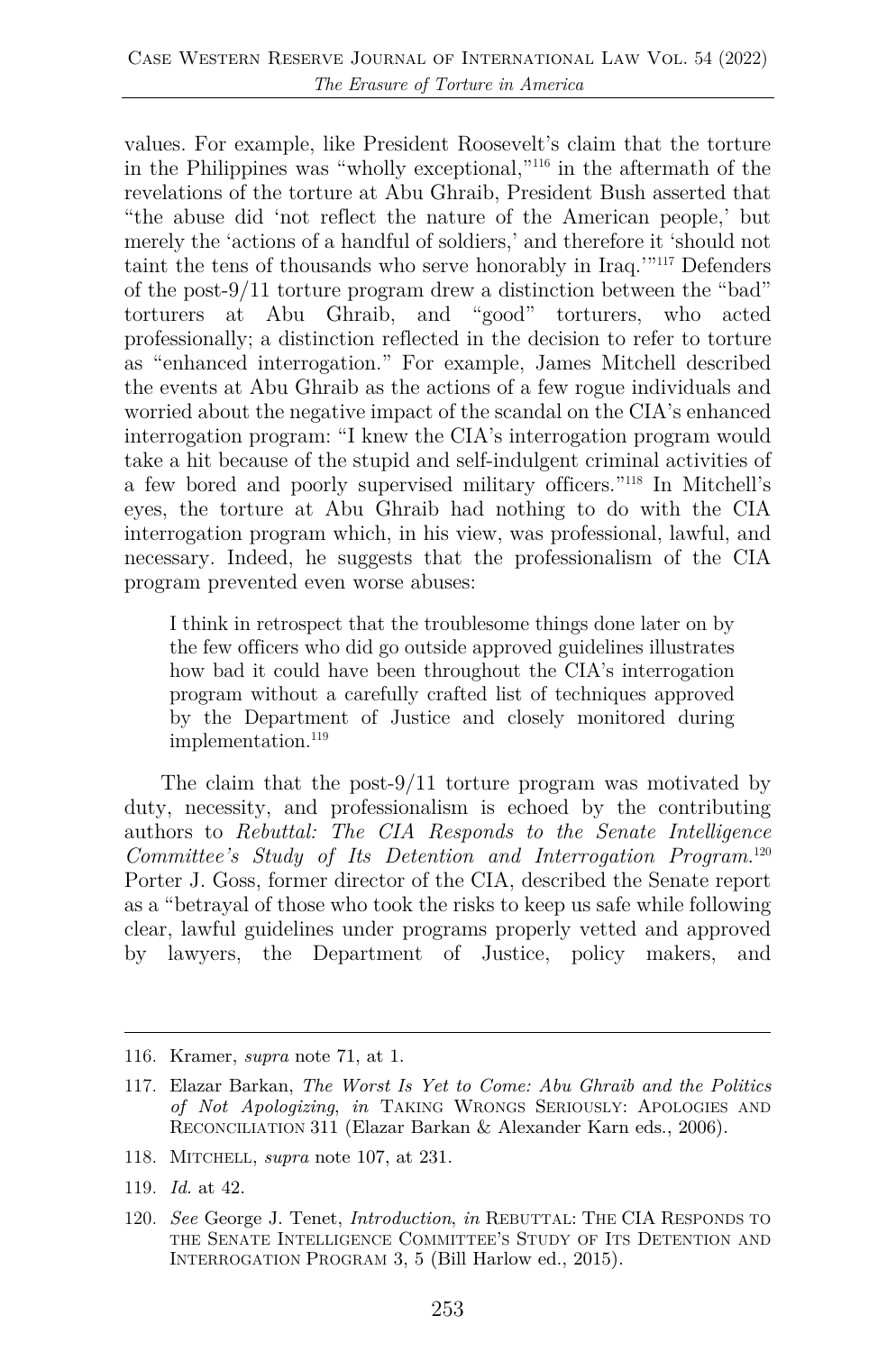politicians."121 General Michael Hayden, former director of the CIA and the National Security Agency "admitted that there had been abuses early on, when untrained folks had been sent into the field in emergency circumstances" but claimed that "[t]he CIA detention and interrogation program was launched out of a sense of duty, not enthusiasm."122 Former CIA lawyer John Rizzo praised the "resoluteness of CIA career professionals who were convinced of its value and thus steadfastly, stoically carried it on for years in the face of shifting political winds and increasingly toxic public controversy."123

This narrative of the post-9/11 torture program as motivated by necessity, duty, and professionalism clearly echoes the distinction (noted in Part III) drawn by slaveowners between the reasonable, compassionate use of torture against enslaved persons, and the excesses committed by people like the LaLauries. And just like those slaveowners, the torturers and architects of the post-9/11 torture program viewed themselves as morally good, even virtuous, in comparison to the "bad apples" who acted out of cruelty and sadism at Abu Ghraib.<sup>124</sup>

#### *D. The Erasure of the Post-9/11 Torture Program*

To sum up, as with the social and political narratives that accompanied and made possible the use of torture against indigenous peoples, enslaved people, and Filipino soldiers and civilians, the narratives accompanying the post-9/11 torture program depicted the victims of torture as deserving of torture (which was also not called "torture" but "enhanced interrogation"), framed torture as a necessary evil, and represented the perpetrators and architects of the torture program as good people motivated by duty, which thereby justified the lack of accountability for those individuals. As with the case studies discussed in Part III, these narratives have created and sustained at least three ongoing forms of the erasure of torture. Because of the narrative depicting the victims of the post-9/11 torture program as "barbaric" and simultaneously denying that they were subjected to

- 121. Porter Goss, *What Must Never Happen Again*?, *in* REBUTTAL: THE CIA RESPONDS TO THE SENATE INTELLIGENCE COMMITTEE'S STUDY OF ITS DETENTION AND INTERROGATION PROGRAM 7, 9 (Bill Harlow ed., 2015).
- 122. Michael V. Hayden, *Analysis: Flawed, Polished . . . and Rejected*, *in* REBUTTAL: THE CIA RESPONDS TO THE SENATE INTELLIGENCE COMMITTEE'S STUDY OF ITS DETENTION AND INTERROGATION PROGRAM 10, 11, 13 (Bill Harlow ed., 2015).
- 123. John Rizzo, *The Legal Case for EITs*, *in* REBUTTAL: THE CIA RESPONDS TO THE SENATE INTELLIGENCE COMMITTEE'S STUDY OF ITS DETENTION AND INTERROGATION PROGRAM 32, 33 (Bill Harlow ed., 2015).
- 124. The distinction between good and bad (or professional and unprofessional) torturer is common to many States that have used torture. *See* JESSICA WOLFENDALE, TORTURE AND THE MILITARY PROFESSION 161–183 (2007).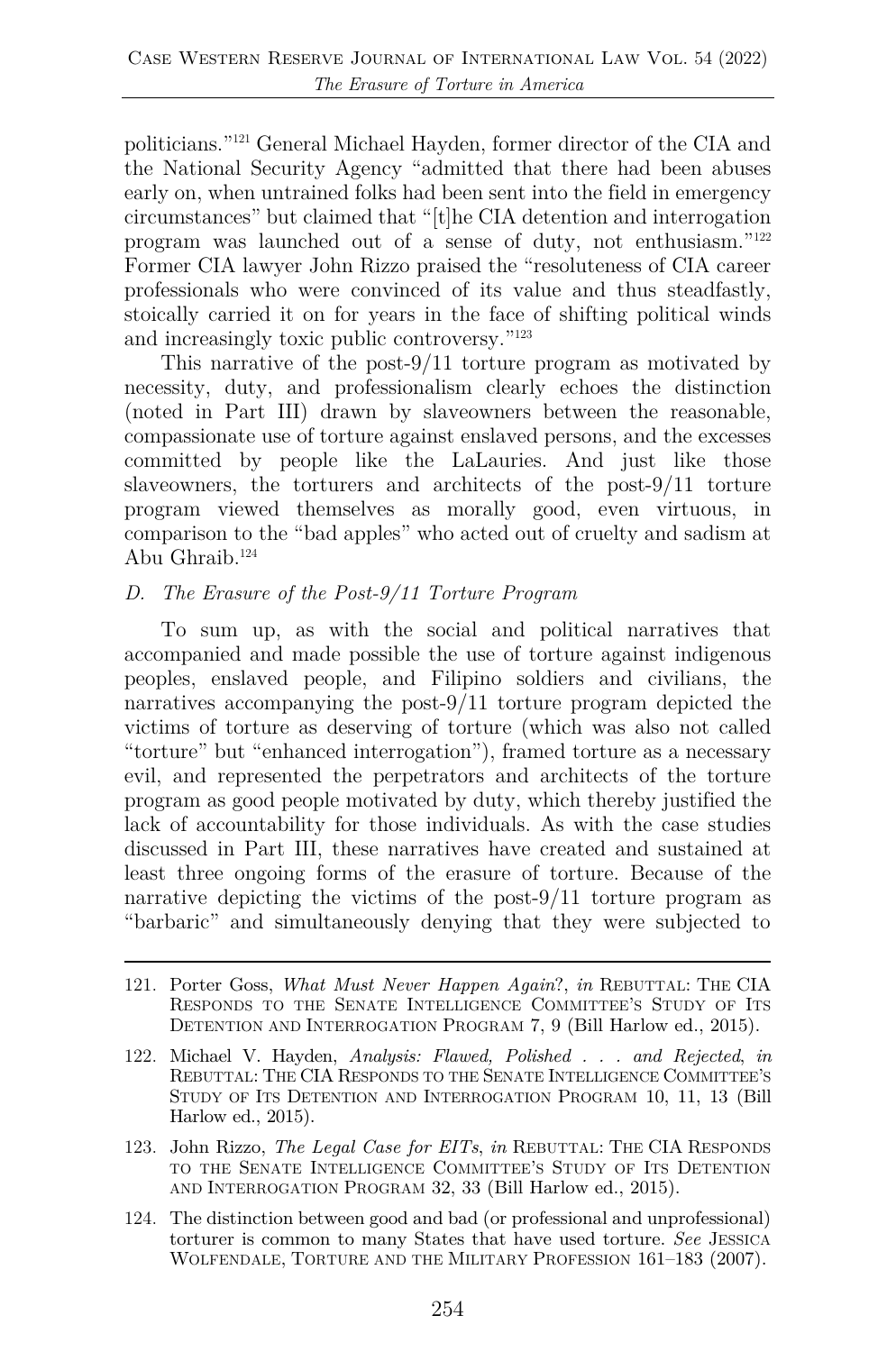"real" torture, the victims' perspectives and experiences have been minimized and dismissed. Then, assisted by the continuing lack of accountability for torture perpetrators, the fact of the post-9/11 torture program has receded from public and political awareness to such an extent that many people are not aware that it existed, let alone that victims of the torture program are still incarcerated at Guantánamo Bay. Thus, as with the other cases of American torture, the erasure of the post-9/11 torture program sustains the illusion of American goodness and civilization and, by doing so, enables the ongoing toleration of the infliction of violence against nonwhite bodies.

### VI. Conclusion: The Erasure of Torture and the Toleration of Torture

In this article, drawing on work from W. Fitzhugh Brundage<sup>125</sup> and Dorothy Roberts,<sup>126</sup> I have demonstrated that American torture has functioned to sustain and reinforce the boundaries of white moral citizenship and the associated myth of *Civilization v. Barbarism* from the earliest days of colonization to the post-9/11 torture program. Additionally, I have shown that the political and public narratives that accompany the use of torture across American history form a repeating pattern of the justification of torture that creates and sustains at least three forms of the erasure of torture from public and political consciousness: erasure of the fact of torture, erasure of the victims of torture, and erasure of the experience of torture. This pattern of justification and erasure is replicated in the post-9/11 torture program and continues to this day. Here, I want to conclude by briefly exploring the ongoing and devasting impact of the erasure of torture on people of color in America.

As I have explained, a core narrative of American torture is that torture is a *deviation* from American values and norms that is justified by the barbaric and uncivilized nature of those to be tortured. This narrative contributes to erasure of the history of U.S. torture and obscures the fact that the torture of nonwhite peoples is embedded *within* American norms, and always has been. Torture in America has always been used to effectively mark the difference between white and nonwhite, between "barbarian" and "civilized," and between citizen and non-citizen. Thus, the narrative of torture as a deviation not only allows the American (white) public and political leadership to continue to pretend that torture is "un-American"; it facilitates the ongoing torture

<sup>125.</sup> *See generally* BRUNDAGE, *supra* note 14.

<sup>126.</sup> *See generally* Roberts, *supra* note 14.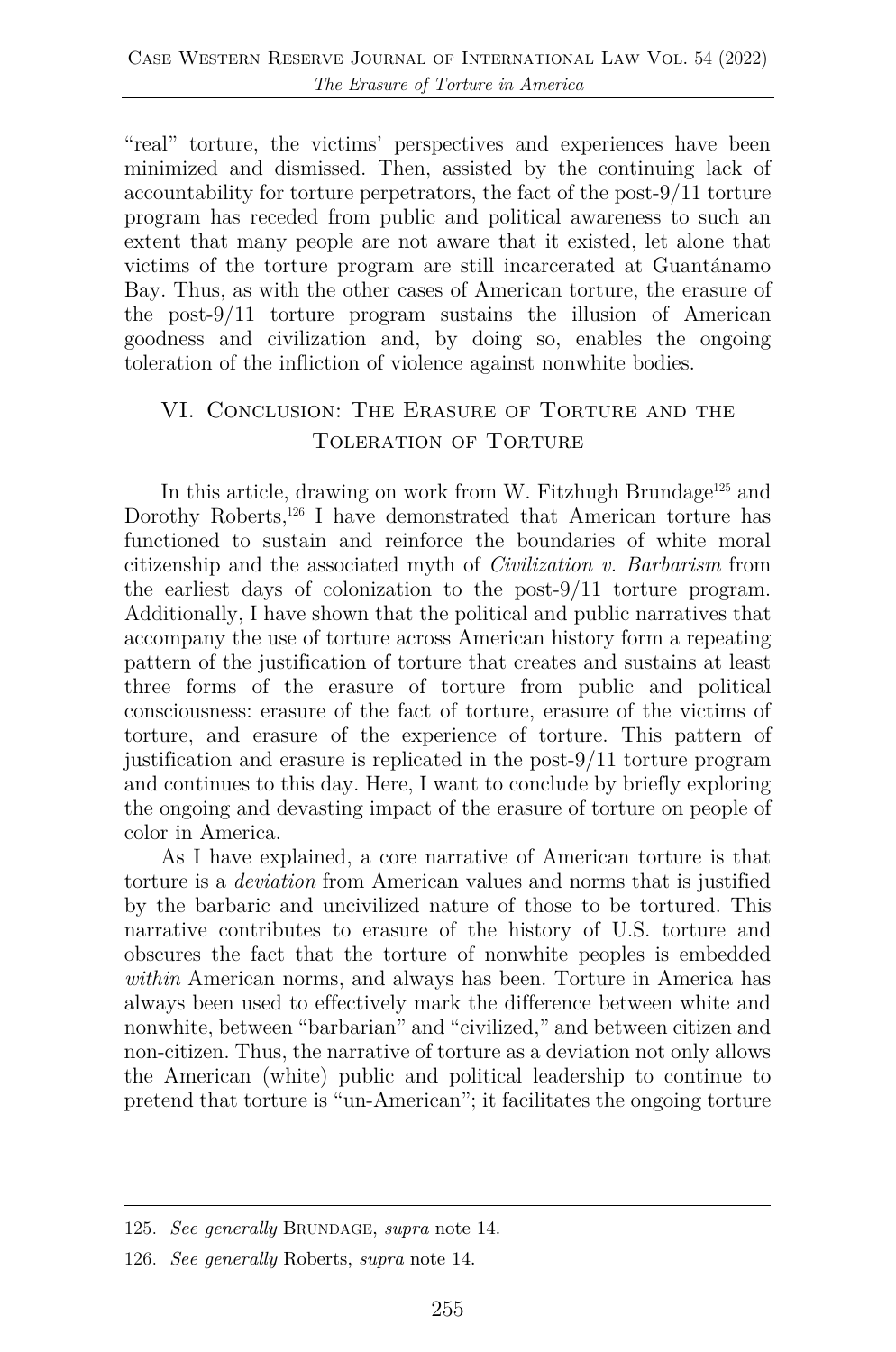of nonwhite people and others who are deemed morally inferior<sup>127</sup> and, at the same time, leads to the toleration and dismissal of such torture. Thus, the forms of the erasure of torture that I have described in this article play an essential role in the continued use of torture.

The cost of the erasure of torture to people of color is incalculable. The ongoing failure of American political leaders, media, educational institutions, and the broader community to acknowledge and address the history of U.S. torture and its function in violently enforcing white moral citizenship is a grotesque and ongoing harm to the victims of torture and their descendants—both in America and abroad. The narratives of justification and patterns of erasure that I have identified in this article repeat and repeat, continually reinscribing the false narrative of *Civilization v. Barbarism*, prioritizing the voices and perspectives of torturers and those who enable torture, and erasing and silencing the voices and testimony of the victims of torture. This continuing pattern of the use and erasure of torture undermines any possibility of holding the perpetrators of torture accountable and, by doing so, inflicts further ongoing harm on the victims of torture.

Additionally, this pattern enables ongoing forms of torture to be ignored and dismissed. This is particularly evident in the erasure of the torture of inmates in the U.S. prison system, who are disproportionally African American. As I have argued elsewhere, $128$  the use of solitary confinement,<sup>129</sup> the conditions of mass incarceration, and the toleration of the sexual assault of prisoners meet the definition of torture that I proposed in Part II. Roberts makes a similar point: "Physical and sexual abuse of prisoners . . . takes place 'with little public knowledge or concern' . . . The chain of racialized torture that spanned slavery, lynching, and police whippings remains unbroken in the brutalization of black suspects and inmates routinely carried out in today's criminal justice system."130 Yet, this treatment of inmates is rarely, if ever, described as torture and, in the case of sexual assault, is the subject of mockery and jokes.131 The treatment and incarceration of asylum

- 127. For example, LGBTI and mentally ill inmates are also disproportionately subject to torturous prison conditions such as solitary confinement. Wolfendale, *supra* note 22, at 319.
- 128. For example, inmates who identify as lesbian, gay, bisexual, or other encountered sexual abuse from other inmates at a rate ten times higher than inmates who identify as straight. Allen J. Beck et al., *Sexual Victimization in Prisons and Jails Reported by Inmates, 2011–12*, BUREAU JUST. STAT. NAT'L INMATE SURV. 6, 7 (2013); *see also* Jo Yurcaba, *For Survivors of Prison Rape, Saying 'Me Too' Isn't an Option*, REWIRE NEWS GRP. (Jan. 8, 2018, 4:28 PM), https://rewirenewsgroup.com/article/2018/01/08/survivor s-prison-rape-saying-isnt-option/ [https://perma.cc/M3R3-VQKP].
- 129. *See* GUENTHER, *supra* note 39.
- 130. Roberts, *supra* note 14, at 237.
- 131. Yurcaba, *supra* note 128.